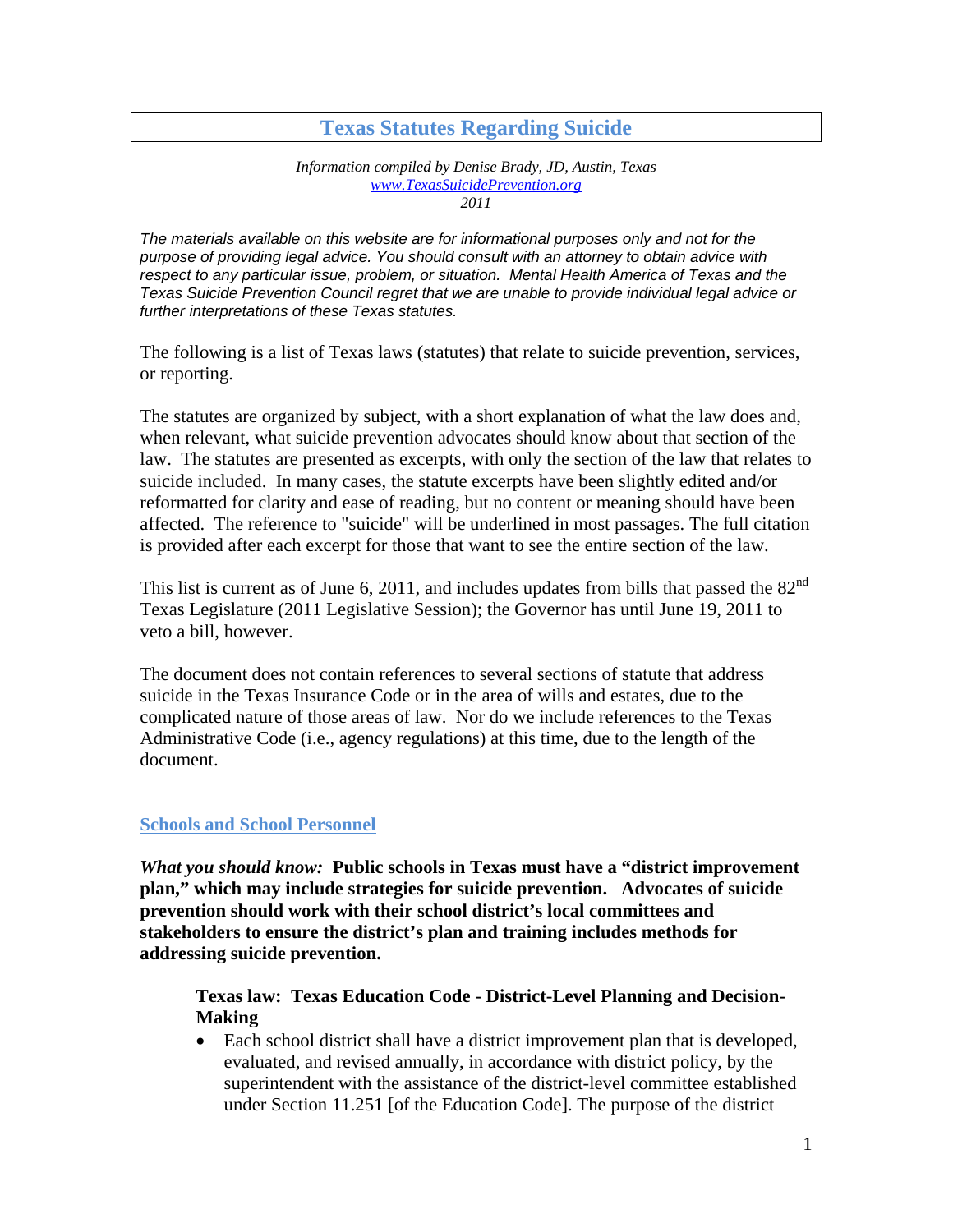improvement plan is to guide district and campus staff in the improvement of student performance for all student groups in order to attain state standards in respect to the student achievement indicators adopted under Section 39.053 of the Education Code.

 The district improvement plan must include strategies for improvement of student performance that include methods for addressing the needs of students for special programs, including suicide prevention programs (in accordance with Health and Safety Code requirements regarding parental or guardian notification procedures) (NEW), conflict resolution, violence prevention, or dyslexia treatment programs.

Tex. Education Code  $\S 11.252$  (a)(3)(B)

#### **NEW Texas Law: Texas Education Code - Staff Development**

School district staff development is authorized to include certain training, including training in preventing, identifying, responding to, and reporting incidents of bullying.

Tex. Education Code §21.451(d)

\*\*\*\*

#### *What you should know:* **School counselors should help ensure their school's counseling programs and services integrate best practices in suicide prevention.**

#### **Texas law: Texas Education Code - Counselors**

- The primary responsibility of a school counselor is to counsel students to fully develop each student's academic, career, personal, and social abilities.
- In addition to a school counselor's responsibility described above, the counselor shall participate in planning, implementing, and evaluating a comprehensive developmental guidance program to serve all students and to address the special needs of students who are at risk of dropping out of school, becoming substance abusers, participating in gang activity, or committing suicide.

Tex. Education Code § 33.006 (a) and (b)

\*\*\*\*

### *What you should know:* **Parents may request that their child be transferred to another classroom or another school if their child is a victim of bullying.**

#### **Texas law: Texas Education Code - Transfer of Victims of Bullying**

For this and all other sections of the Education Code, bullying is now defined as "engaging in written or verbal expression, expression through electronic means, or physical conduct that occurs on school property, at a school-sponsored or school-related activity, or in a vehicle operated by the district and that: (1) has the effect or will have the effect of physically harming a student, damaging a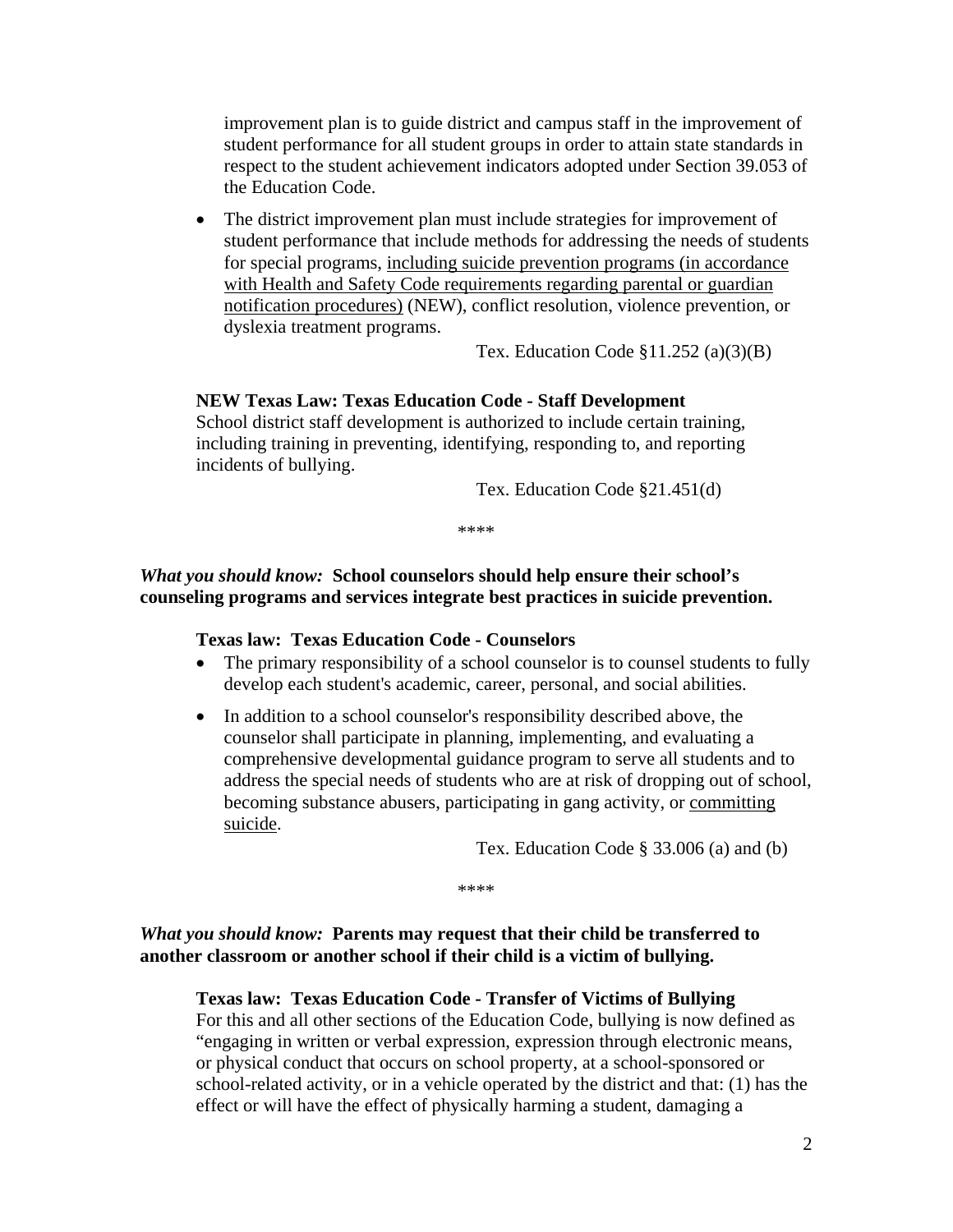student's property, or placing a student in reasonable fear of harm to the student's person or of damage to the student's property; or (2) is sufficiently severe, persistent, or pervasive enough that the action or threat creates an intimidating, threatening, or abusive educational environment for a student." (NEW DEFINITION)

Conduct described above is considered bullying if that conduct: exploits an imbalance of power between the student perpetrator and the student victim through written or verbal expression or physical conduct and interferes with a student's education or substantially disrupts the operation of a school. (NEW)

- Parents/guardians may request that their child be transferred to another classroom or another school if their child is a victim of bullying. It is the responsibility of the board of trustees or the board's designee to verify that the student has been a victim of bullying before the transfer may occur and "may consider past student behavior when identifying a bully." School districts are not required to provide transportation to a student who transfers to another school.
- A district may transfer the student who engaged in bullying to another campus at the campus to which the victim was assigned at the time the bullying occurred, or a campus other than that campus -- after consulting with the parent of the student who engaged in bullying. (NEW) Tex. Education Code § 25.0342 and (NEW) § 37.0832

\*\*\*\*

*What you should know:* **Student Codes of Conduct must prohibit bullying and other harassing behaviors.** 

#### **Texas law: Texas Education Code - Student Code of Conduct:**

Student codes of conduct, developed by the district board of trustees, must be posted and prominently displayed at each school or be made available at the principal's office. The code of conduct must:

- Specify circumstances under which a student may be removed from a classroom, school campus, or alternative education program;
- Specify conditions when a principal or administrator may transfer a student to an alternative education program;
- Outline conditions under which a student may be suspended or expelled;
- Address parent/guardian notification of code violations that result in suspension, removal to a disciplinary alternative education program, or expulsion;
- Prohibit bullying, harassment, and making hit lists and ensure that district employees enforce these prohibitions; and
- Provide methods for classroom management, student discipline, and "preventing and intervening in student discipline problems, including bullying, harassment, and making hit lists."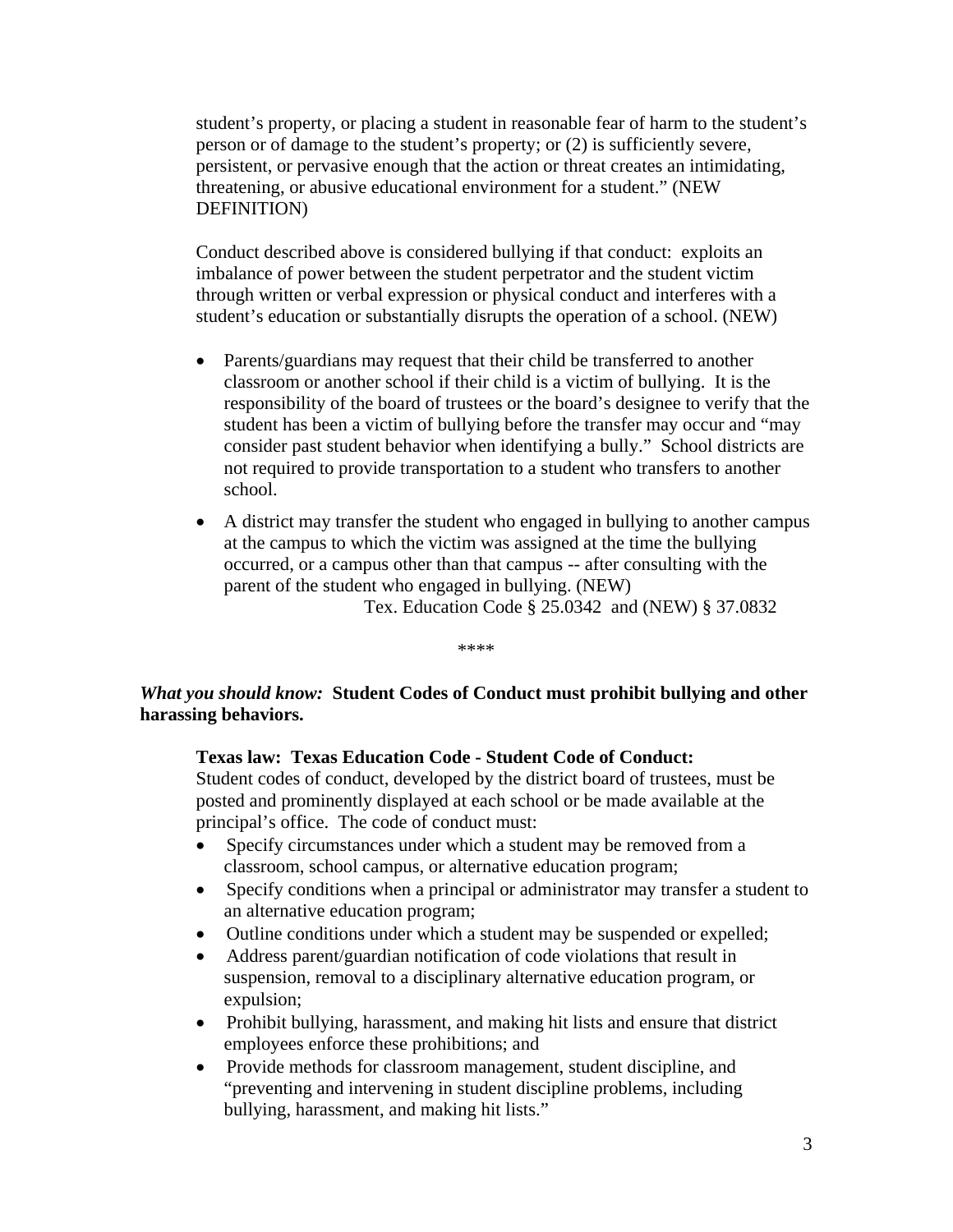Defines "harassment" as "threatening to cause harm or bodily injury to another student, engaging in sexually intimidating conduct, causing physical damage to the property of another student, subjecting another student to physical confinement or restraint, or maliciously taking any action that substantially harms another student's physical or emotional health or safety." Tex. Education Code § 37.001

*What you should know:* **Advocates should work with their local school boards in developing bullying prevention policies.** 

#### **NEW Texas law: Texas Education Code – Discipline, Law and Order; Bullying Prevention Policies and Procedures**

The Board of Trustees of each school district must adopt a policy, including any necessary procedures, concerning bullying that:

- prohibits the bullying of a student;
- prohibits retaliation against any person, including a victim, a witness, or another person, who in good faith provides information concerning an incident of bullying;
- establishes a procedure for providing notice of an incident of bullying to a parent or guardian of the victim and a parent or guardian of the bully within a reasonable amount of time after the incident;
- establishes the actions a student should take to obtain assistance and intervention in response to bullying;
- sets out the available counseling options for a student who is a victim of or a witness to bullying or who engages in bullying;
- establishes procedures for reporting an incident of bullying, investigating a reported incident of bullying, and determining whether the reported incident of bullying occurred;
- prohibits the imposition of a disciplinary measure on a student who is a victim of bullying on the basis of that student's use of reasonable self-defense in response to the bullying; and
- requires that discipline for bullying of a student with disabilities comply with applicable requirements under federal law, including the Individuals with Disabilities Education Act.

The procedures adopted must be included annually in the student and employee school district handbooks and in the district improvement plan under Education Code Section 11.252 (District-Level Planning and Decision-Making). Also requires that the procedure for reporting bullying be posted on the district's Internet website to the extent practicable.

Tex. Education Code § 37.0832

\*\*\*\*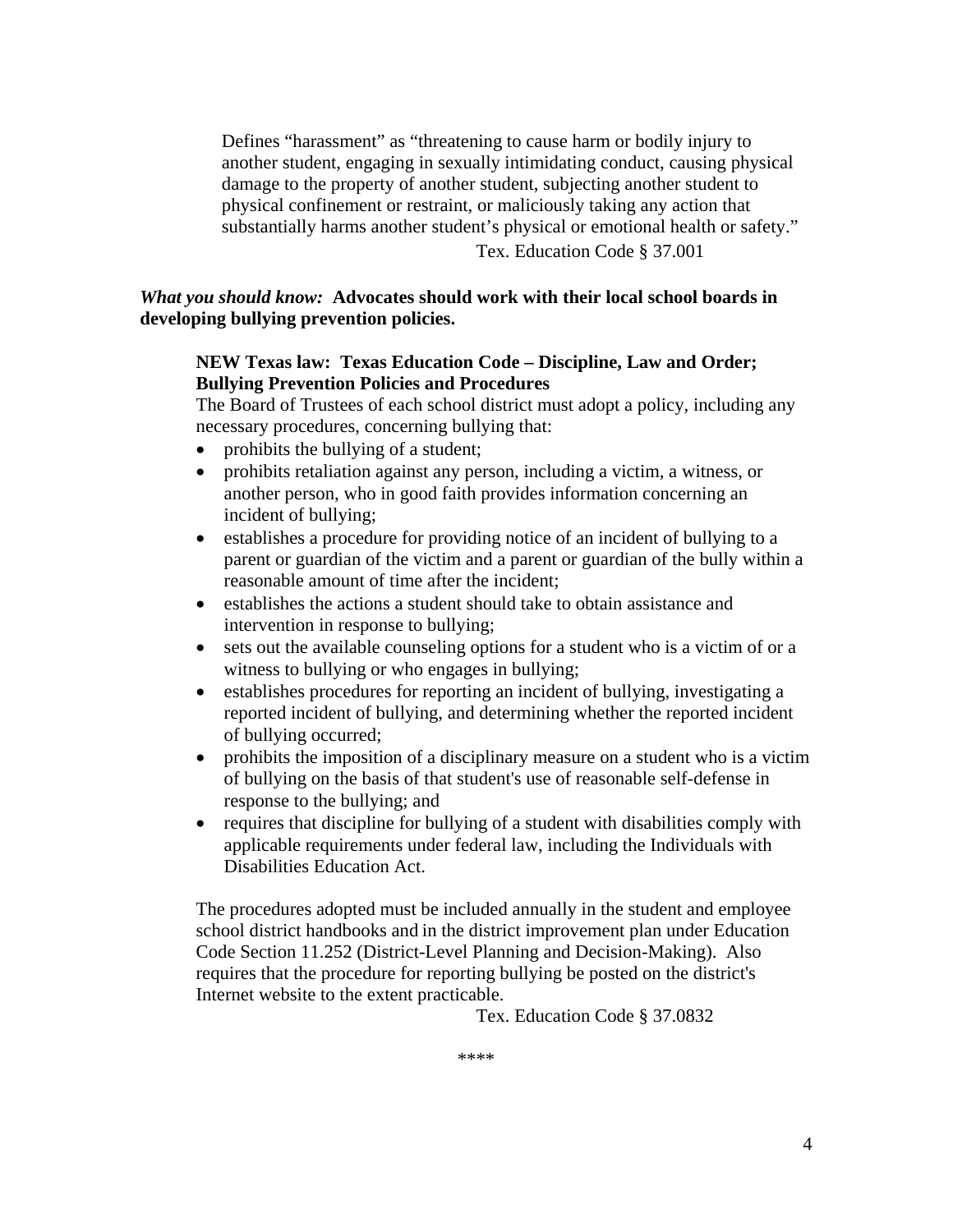#### **NEW Texas law: Texas Education Code – Essential Knowledge and Skills Curriculum**

In addition to any other essential knowledge and skills the State Board of Education adopts for the health curriculum under another section of the Education Code , the board shall adopt for the health curriculum, in consultation with the Texas School Safety Center, essential knowledge and skills that include evidencebased practices that will effectively address awareness, prevention, identification, self-defense in response to, and resolution of and intervention in bullying and harassment.

Tex. Education Code §28.002 (s)

\*\*\*\*

*What you should know:* **Parents and guardians have certain rights pertaining to mental health issues, medications, and their children.** 

## **Texas law: Texas Education Code - Health and Safety; Psychotropic Drugs and Psychiatric Evaluations or Examinations**

(a) In this section:

(1) "Parent" includes a guardian or other person standing in parental relation.

(2) "Psychotropic drug" means a substance that is:

(A) used in the diagnosis, treatment, or prevention of a disease or as a component of a medication; and

(B) intended to have an altering effect on perception, emotion, or behavior.

#### (b) A school district employee may not:

(1) recommend that a student use a psychotropic drug; or

(2) suggest any particular diagnosis; or

(3) use the refusal by a parent to consent to administration of a psychotropic drug to a student or to a psychiatric evaluation or examination of a student as grounds, by itself, for prohibiting the child from attending a class or participating in a school-related activity.

(c) Subsection (b) does not:

(1) prevent an appropriate referral under the child find system required under the Individuals with Disabilities Education Act; or (2) prohibit a school district employee who is a registered nurse, advanced nurse practitioner, physician, or certified or appropriately credentialed mental health professional from recommending that a child be evaluated by an appropriate medical practitioner; or (3) prohibit a school employee from discussing any aspect of a child's behavior or academic progress with the child's parent or another school district employee.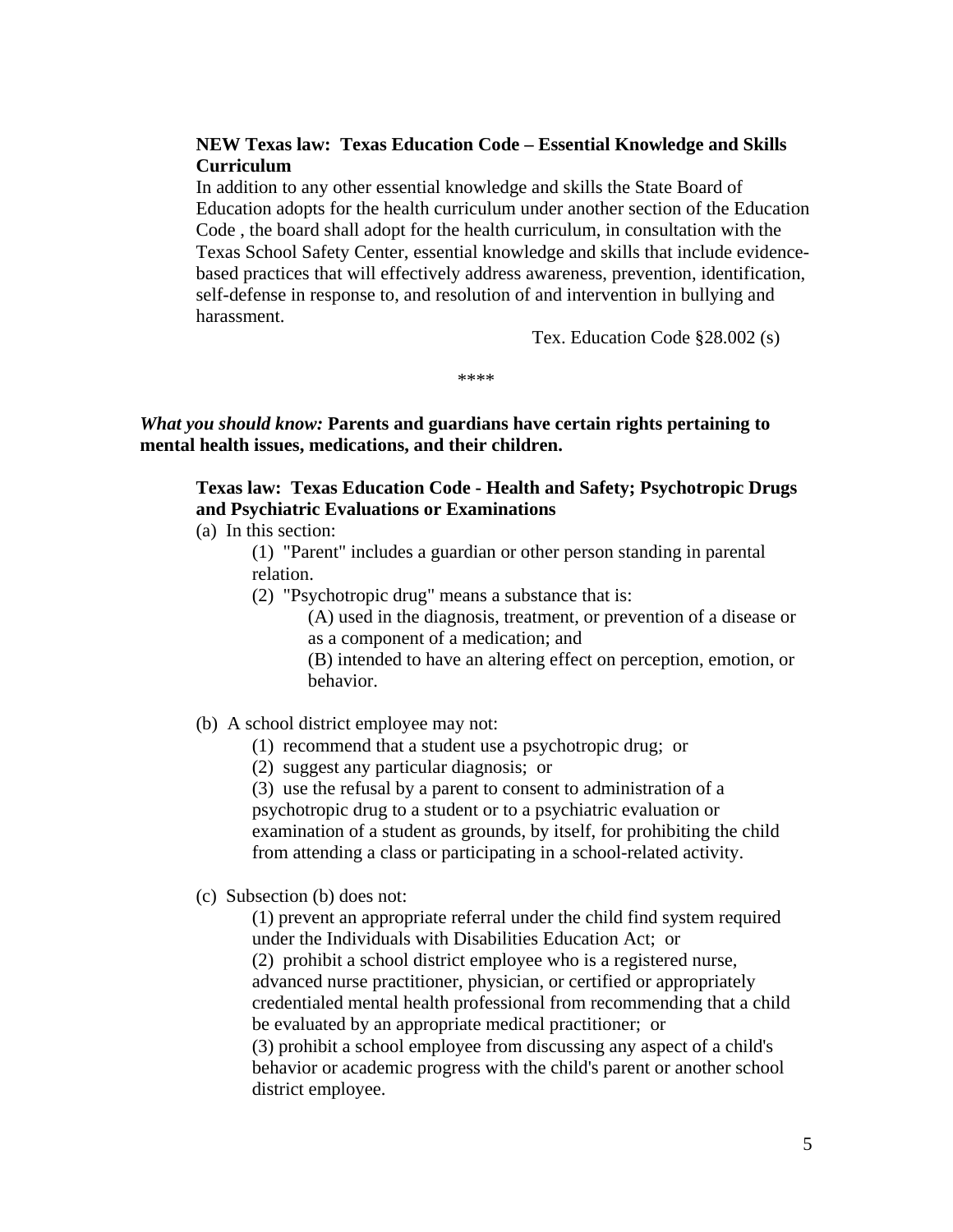(d) The board of trustees of each school district shall adopt a policy to ensure implementation and enforcement of this section.

(e) An act in violation of Subsection (b) does not override the immunity from personal liability granted in Section 22.0511 or other law or the district's sovereign and governmental immunity.

Tex. Education Code § 38.016

### **Texas Law: School-Based Health Centers - Parental Consent Required**

- A school-based health center may provide services to a student only if the district or the provider with whom the district contracts obtains the written consent of the student's parent or guardian or another person having legal control of the student on a consent form developed by the district or provider. The student's parent or guardian or another person having legal control of the student may give consent for a student to receive ongoing services or may limit consent to one or more services provided on a single occasion.
- The consent form must list every service the school-based health center delivers in a format that complies with all applicable state and federal laws and allows a person to consent to one or more categories of services. Tex. Education Code § 38.053 (a) and (b)

#### **Identification of Health-Related Concerns**

- The staff of a school-based health center and the person whose consent is obtained under Section 38.053 shall jointly identify any health-related concerns of a student that may be interfering with the student's well-being or ability to succeed in school.
- If it is determined that a student is in need of a referral for mental health services, the staff of the center shall notify the person whose consent is required under Section 38.053 verbally and in writing of the basis for the referral. The referral may not be provided unless the person provides written consent for the type of service to be provided and provides specific written consent for each treatment occasion.

Tex. Education Code § 38.057 (a) and (b)

#### **Youth and Family Services**

*What you should know:* **A minor generally may seek and receive counseling services from a doctor or a mental health professional without the professional having to obtain consent from the minor's parent or guardian, including counseling regarding suicide prevention. This assures youth they may seek confidential counseling in many situations.**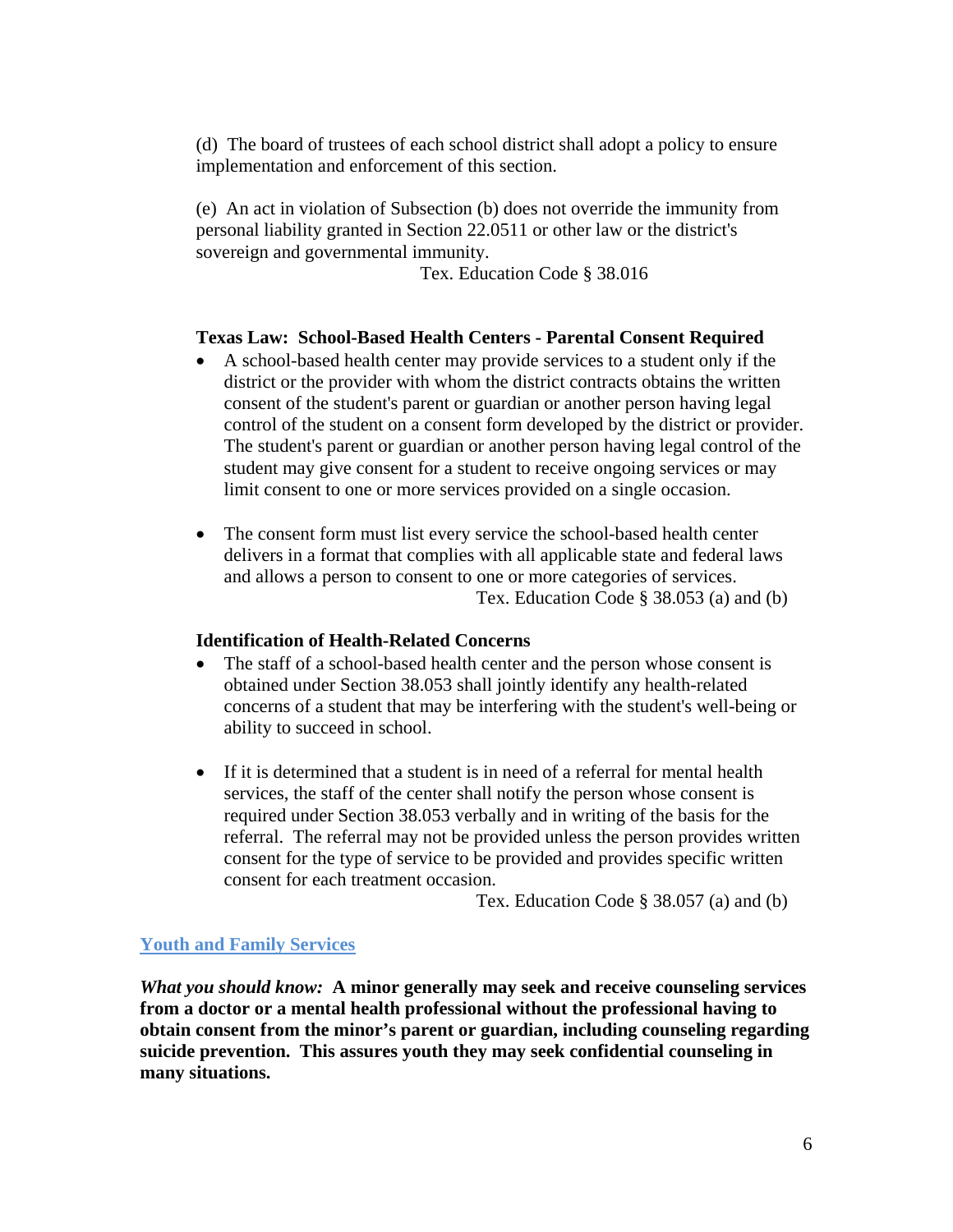### **Texas law: Texas Family Code - Consent to Counseling**

- A child may consent to counseling for:
	- o suicide prevention;
	- o chemical addiction or dependency; or
	- o sexual, physical, or emotional abuse.
- A licensed or certified physician, psychologist, counselor, or social worker having reasonable grounds to believe that a child has been sexually, physically, or emotionally abused, is contemplating suicide, or is suffering from a chemical or drug addiction or dependency may:
	- o counsel the child without the consent of the child's parents or, if applicable, managing conservator or guardian;
	- o with or without the consent of the child who is a client, advise the child's parents or, if applicable, managing conservator or guardian of the treatment given to or needed by the child; and
	- o rely on the written statement of the child containing the grounds on which the child has capacity to consent to the child's own treatment under this section.
- Unless consent is obtained as otherwise allowed by law, a physician, psychologist, counselor, or social worker may not counsel a child if consent is prohibited by a court order.
- A physician, psychologist, counselor, or social worker counseling a child under this section is not liable for damages except for damages resulting from the person's negligence or willful misconduct.
- A parent, or, if applicable, managing conservator or guardian, who has not consented to counseling treatment of the child is not obligated to compensate a physician, psychologist, counselor, or social worker for counseling services rendered under this section.

Tex. Family Code § 32.004

\*\*\*\*

*What you should know:* **The Texas state agency responsible for the public mental health system, the Department of State Health Services, must have a designated employee who will specialize in suicide prevention to liaison with public schools.** 

## **Texas law: Texas Health & Safety Code - Services for Children and Youth**

- The department shall ensure the development of programs and the expansion of services at the community level for children with mental illness or mental retardation, or both, and for their families.
- The department shall designate an employee as a youth suicide prevention officer. The officer shall serve as a liaison to the Texas Education Agency and public schools on matters relating to the prevention of and response to suicide or attempted suicide by public school students.

Tex. Health & Safety Code § 533.040 (a) and (c)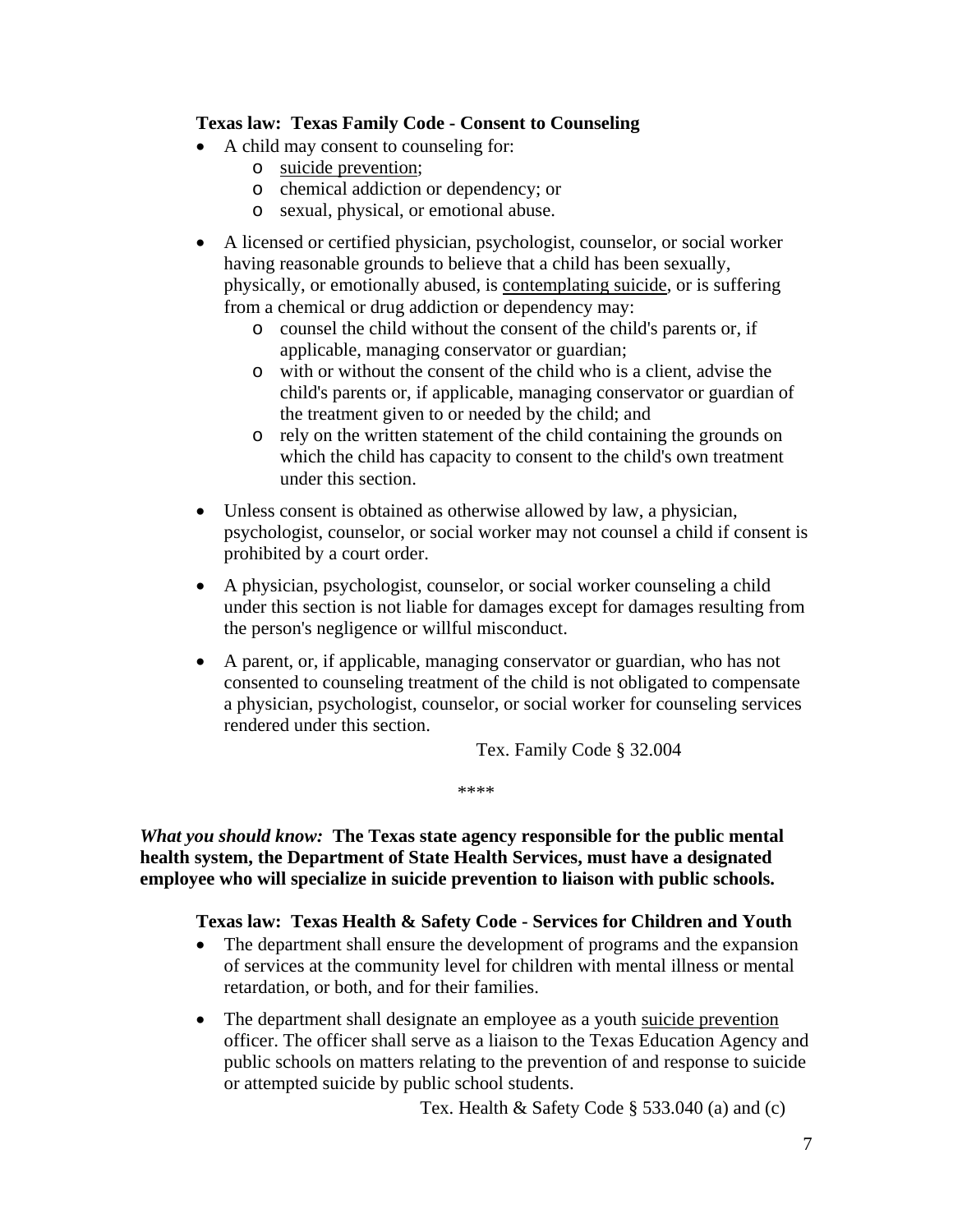*What you should know:* **The Department of State Health Services (in coordination with the Texas Education Agency) must provide and annually update a list of bestpractice suicide prevention programs for consideration by public schools and report on implementation.** 

#### **NEW LAW: Texas Health & Safety Code – Public Health, Early Mental Health Intervention and Prevention of Youth Suicide**

(a) Requires the Texas Department of State Health Services (DSHS), in coordination with the Texas Education Agency (TEA), to provide and annually update a list of recommended best practice-based early mental health intervention and suicide prevention programs for implementation in public elementary, junior high, middle, and high schools within the general education setting. Authorizes each school district to select from the list a program or programs appropriate for implementation in the district.

(b) Requires that the programs on the list include components that provide for training counselors, teachers, nurses, administrators, and other staff, as well as law enforcement officers and social workers who regularly interact with students, to:

(1) recognize students at risk of committing suicide, including students who are or may be the victims of or who engage in bullying; (2) recognize students displaying early warning signs and a possible need

for early mental health intervention, which warning signs may include declining academic performance, depression, anxiety, isolation, unexplained changes in sleep or eating habits, and destructive behavior toward self and others; and

(3) intervene effectively with students described by Subdivision (1) or (2) by providing notice and referral to a parent or guardian so appropriate action, such as seeking mental health services, may be taken by a parent or guardian.

(c) Requires DSHS and TEA, in developing the list of programs, to consider: (1) any existing suicide prevention method developed by a school district; and

(2) any Internet or online course or program developed in this state or another state that is based on best practices recognized by the Substance Abuse and Mental Health Services Administration or the Suicide Prevention Resource Center.

(d) Authorizes the board of trustees of each school district to adopt a policy concerning early mental health intervention and suicide prevention that:

(1) establishes a procedure for providing notice of a recommendation for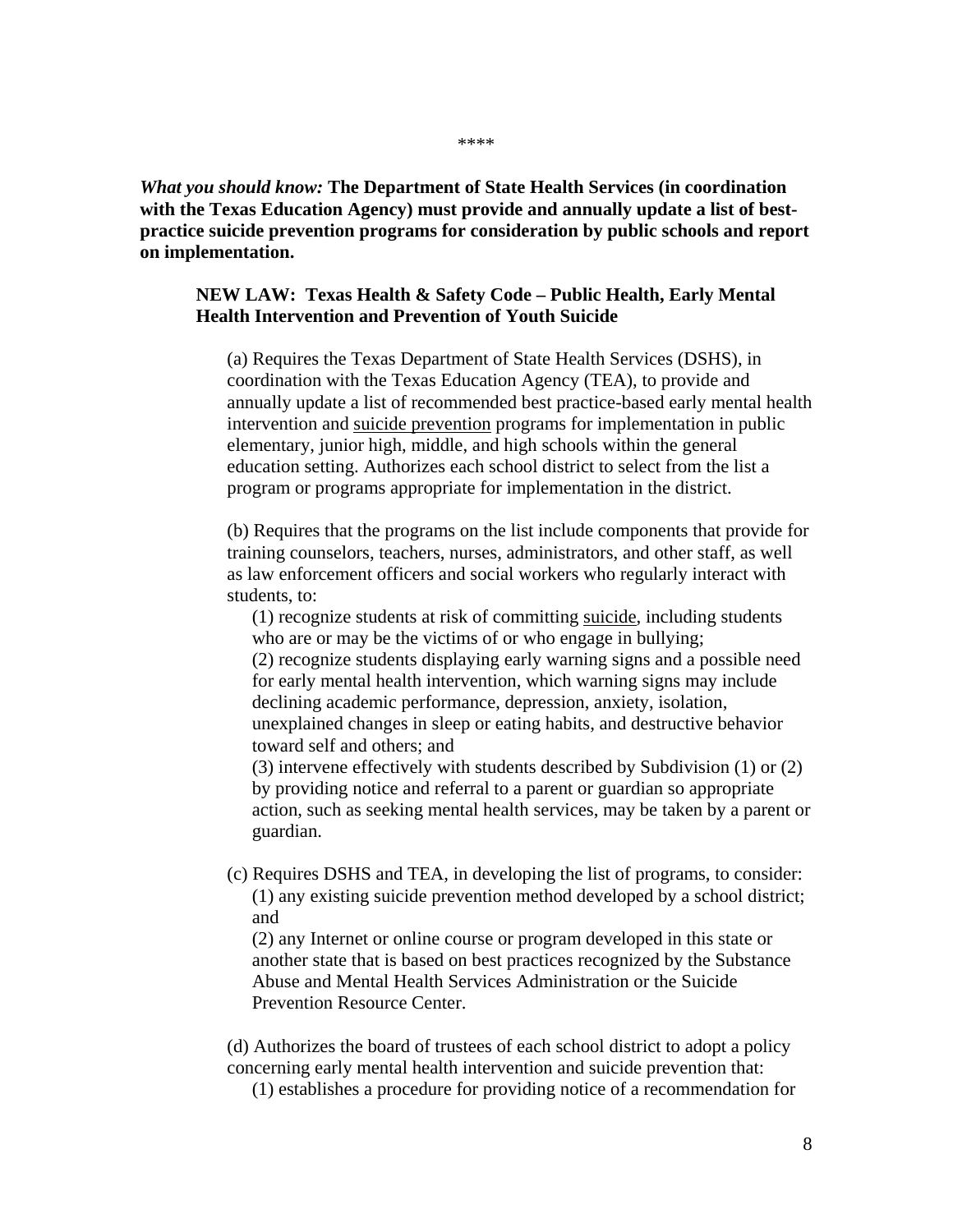early mental health intervention regarding a student to a parent or guardian of the student within a reasonable amount of time after the identification of early warning signs as described by Subsection (b)(2);

(2) establishes a procedure for providing notice of a student identified as at risk of committing suicide to a parent or guardian of the student within a reasonable amount of time after the identification of early warning signs as described by Subsection (b)(2);

(3) establishes that the district is authorized to develop a reporting mechanism and is authorized to designate at least one person to act as a liaison officer in the district for the purposes of identifying students in need of early mental health intervention or suicide prevention; and (4) sets out the available counseling alternatives for a parent or guardian to consider when their child is identified as possibly being in need of early mental health intervention or suicide prevention.

(e) Requires that the policy prohibit the use without the prior consent of a student's parent or guardian of a medical screening of the student as part of the process of identifying whether the student is possibly in need of early mental health intervention or suicide prevention.

(f) Requires that the policy and any necessary procedures adopted under Subsection (d) be included in:

(1) the annual student handbook; and

- (2) the district improvement plan under Texas Education Code Section
- 11.252 (District-Level Planning and Decision-Making).

(g) Authorizes DSHS to accept donations for purposes of this section from sources without a conflict of interest. Prohibits DSHS from accepting donations for purposes of this section from an anonymous source.

(h) Requires DSHS, not later than January 1, 2013, to submit a report to the legislature relating to the development of the list of programs and the implementation in school districts of selected programs by school districts that choose to implement programs.

(i) Provides that nothing in this section is intended to interfere with the rights of parents or guardians and the decision-making regarding the best interest of the child. Provides that policy and procedures adopted in accordance with this section are intended to notify a parent or guardian of a need for mental health intervention so that a parent or guardian may take appropriate action. Requires that nothing in this Act be construed as giving school districts the authority to prescribe medications. Provides that any and all medical decisions are to be made by a parent or guardian of a student.

Tex. Health & Safety Code § 161.325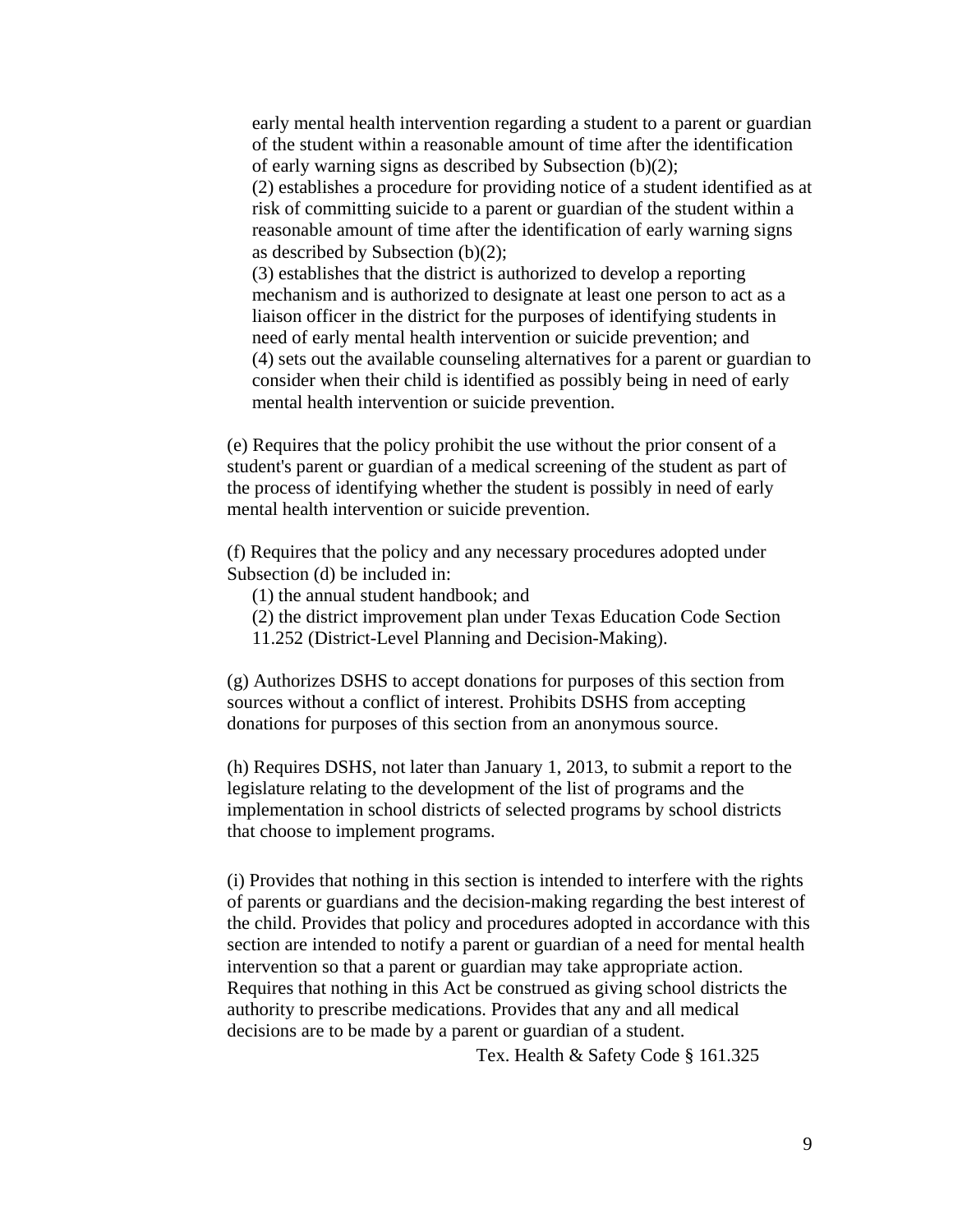*What you should know:* **The Department of State Health Services may be directed by the Texas Commissioner of Health and Human Services to monitor the quality of services provided through the Children's Health Insurance Plan (CHIP), in part by measuring suicide attempts of enrolled youth. This requirement can help ensure health plans will be aware of the importance of suicide prevention activities and services.** 

#### **Texas law: Texas Health & Safety Code - Texas Department of State Health Services**

The Health and Human Services Commission may direct the Texas Department of State Health Services to monitor the quality of services delivered to enrollees through outcome measurements including the percent of adolescents reporting attempted suicide.

Tex. Health & Safety Code  $\S$  62.052 (a)(3)(D)

**\*\*\*\*** 

*What you should know:* **Child care facilities licensed by the Texas Department of Family and Protective Services (which includes child care facilities, residential facilities, foster homes, and other facilities) must report to the agency any attempted suicide by a child in a regulated facility.** 

### **Texas law: Texas Human Resources Code - Reporting of Incidents and Violations**

In this section, "serious incident" means a suspected or actual incident that threatens or impairs the basic health, safety, or well being of a child. The term includes:

- o the arrest, abuse, neglect, exploitation, running away, attempted suicide, or death of a child;
	- o a critical injury of a child; and
	- o an illness of a child that requires hospitalization.
- A person licensed under this chapter shall report to the department's statewide intake system each serious incident involving a child who receives services from the person, regardless of whether the department is the managing conservator of the child.
- An employee or volunteer of a general residential operation, child-placing agency, foster home, or foster group home shall report any serious incident directly to the department if the incident involves a child under the care of the operation, agency, or home.
- A foster parent shall report any serious incident directly to the department if the incident involves a child under the care of the parent.

Tex. Human Resources Code § 42.063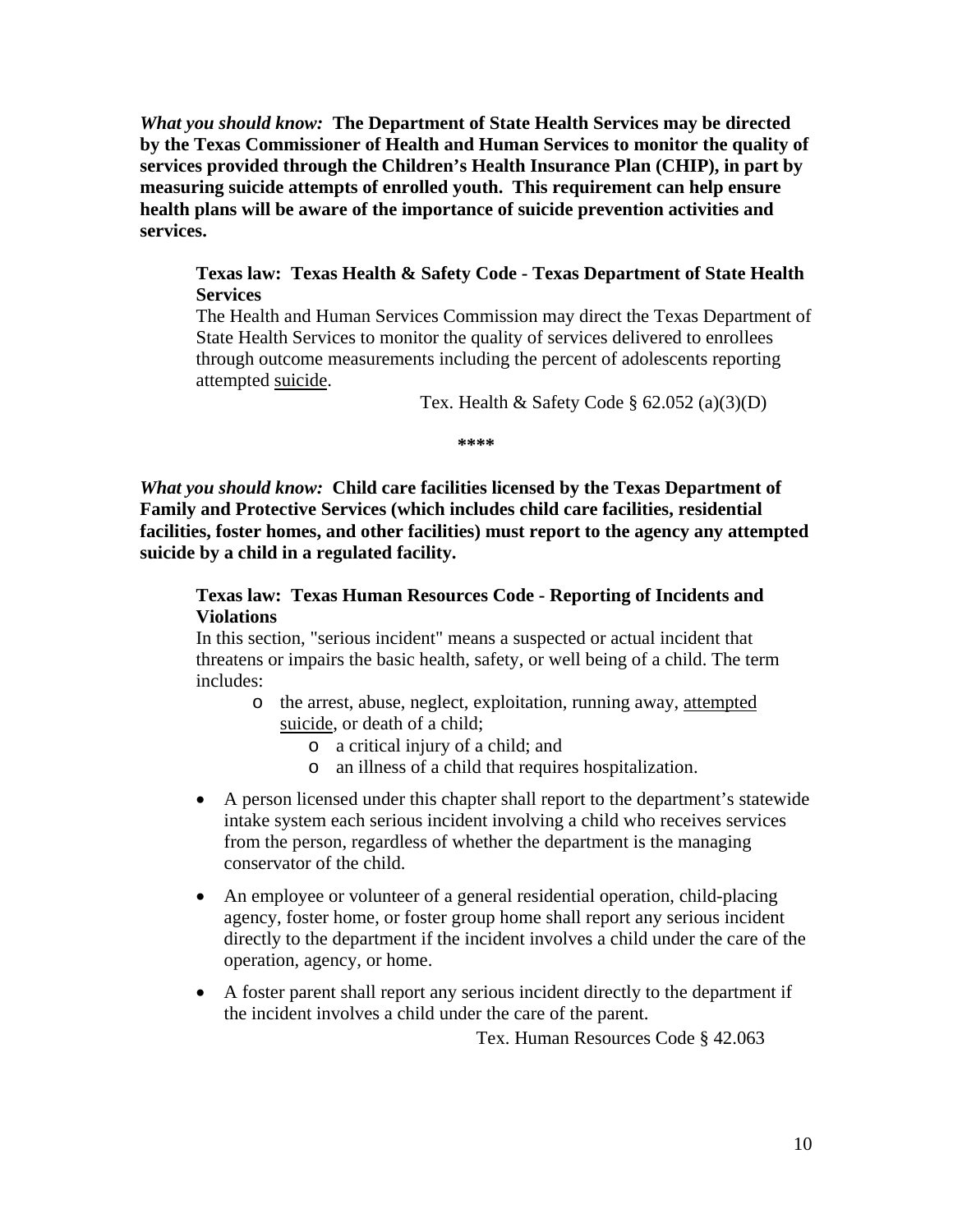## **Medical Services to Minors in the Conservatorship of the State**

*What you should know:* **A medical professional can provide care or services to a youth in the conservatorship of the state (i.e., a child in foster care) in emergency situations without having to obtain the usual consents in order to prevent a child from committing suicide.** 

## **Texas law: Texas Family Code - Provision of Medical Care in Emergency**

- Consent or court authorization for the medical care of a foster child otherwise required by this chapter is not required in an emergency during which it is immediately necessary to provide medical care to the foster child to prevent the imminent probability of death or substantial bodily harm to the child or others, including circumstances in which:
	- o the child is overtly or continually threatening or attempting to commit suicide or cause serious bodily harm to the child or others; or
	- o the child is exhibiting the sudden onset of a medical condition manifesting itself by acute symptoms of sufficient severity, including severe pain, such that the absence of immediate medical attention could reasonably be expected to result in placing the child's health in serious jeopardy, serious impairment of bodily functions, or serious dysfunction of any bodily organ or part.
- The physician providing the medical care or designee shall notify the person authorized to consent to medical care for a foster child about the decision to provide medical care without consent or court authorization in an emergency not later than the second business day after the date of the provision of medical care under this section. This notification must be documented in the foster child's health passport.
- This section does not apply to the administration of medication under Subchapter G, Chapter 574, Health and Safety Code, to a foster child who is at least 16 years of age and who is placed in an inpatient mental health facility.

Texas Family Code § 266.009 (a)-(c)

## **Providing Mental Health Services or Medication without Consent**

*What you should know:* **An individual can be ordered by a court to receive inpatient or outpatient mental health services if the court finds that the person may cause harm to him or herself without treatment.** 

## **Texas law: Texas Health & Safety Code - Court Ordered Mental Health Services**

Note: This section of the Health & Safety Code contains extensive provisions regarding court-ordered mental health treatment which are too lengthy to be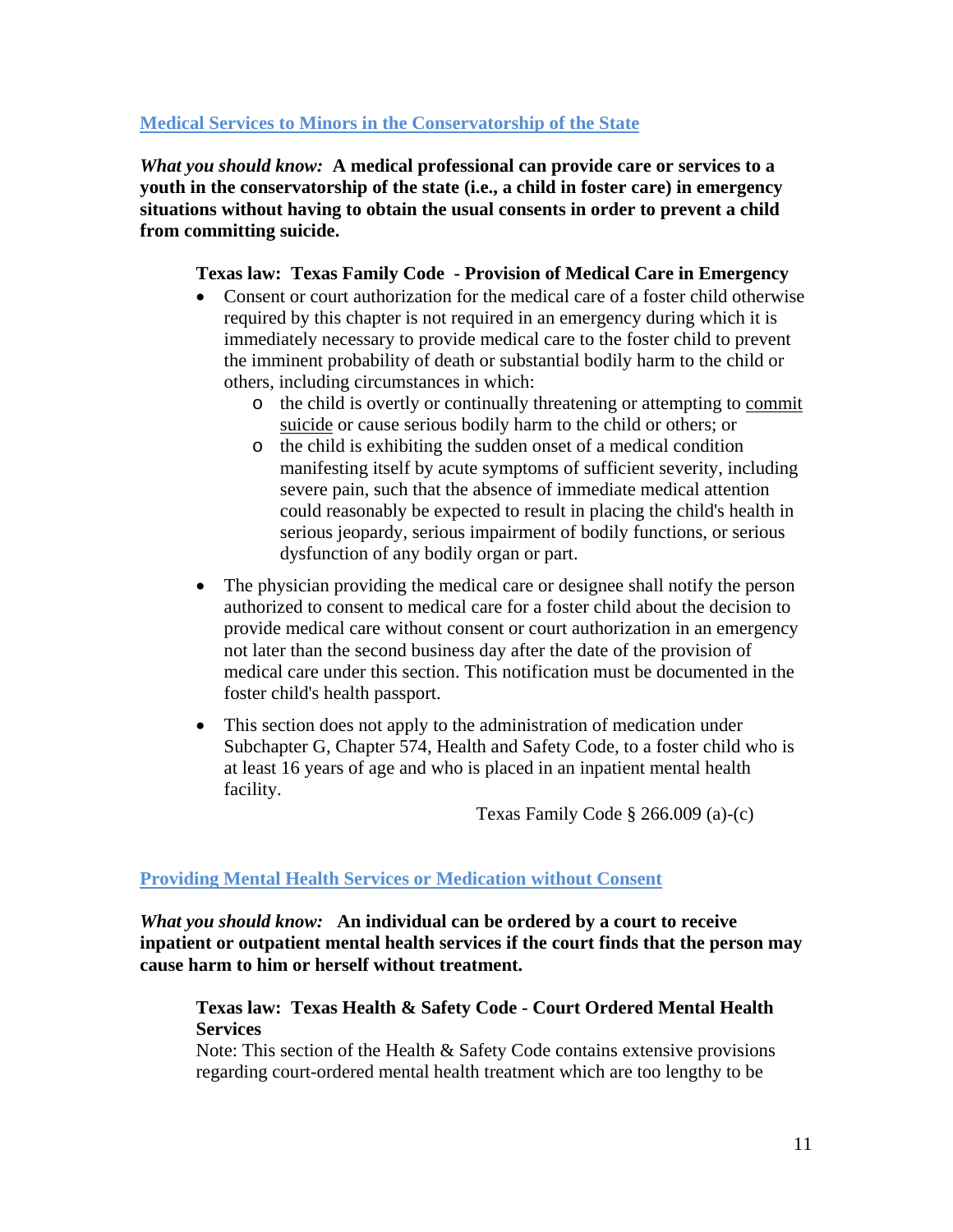duplicated here. The following is one excerpt that outlines the standard for temporary inpatient court-ordered care.

- The judge may order a proposed patient to receive court-ordered temporary inpatient mental health services only if the judge or jury finds, from clear and convincing evidence, that the proposed patient is mentally ill and as a result of that mental illness the proposed patient:
	- o is likely to cause serious harm to himself;
	- o is likely to cause serious harm to others; or
	- o is suffering severe and abnormal mental, emotional, or physical distress; experiencing substantial mental or physical deterioration of the proposed patient's ability to function independently, which is exhibited by the proposed patient's inability, except for reasons of indigence, to provide for the proposed patient's basic needs, including food, clothing, health, or safety; and unable to make a rational and informed decision as to whether or not to submit to treatment.

 Tex. Health & Safety Code Chapter 574 *\*\*\*\** 

*What you should know:* **A medical professional can administer psychoactive medication to an individual who is under court-ordered mental health services without the individual's consent in certain emergency situations.** 

## **Texas Health & Safety Code - Administration of Medication to Patient under Court-Ordered Mental Health Services**

- A person may not administer a psychoactive medication to a patient who refuses to take the medication voluntarily unless:
	- o the patient is having a medication-related emergency\*;
	- o the patient is under an order issued under Section 574.106 authorizing the administration of the medication regardless of the patient's refusal; or
	- o the patient is a ward who is 18 years of age or older and the guardian of the person of the ward consents to the administration of psychoactive medication regardless of the ward's expressed preferences regarding treatment with psychoactive medication.

Tex. Health & Safety Code  $\S$  574.103 (a) and (b)(1)-(3)

\* A "medication emergency" means a situation in which it is immediately necessary to administer medication to a patient to prevent imminent probable death or substantial bodily harm to the patient because the patient overtly or continually is threatening or attempting to commit suicide or serious bodily harm. Tex. Health & Safety Code § 574.101  $(2)(A)(i)$ 

**Note**: all uses of the phrase "medication-related emergency" in subchapter G of Chapter 574 of Tex. Health and Safety Code includes suicide prevention. See subsequent sections of Chapter 574 for procedures related to administration of medication without an individual's consent.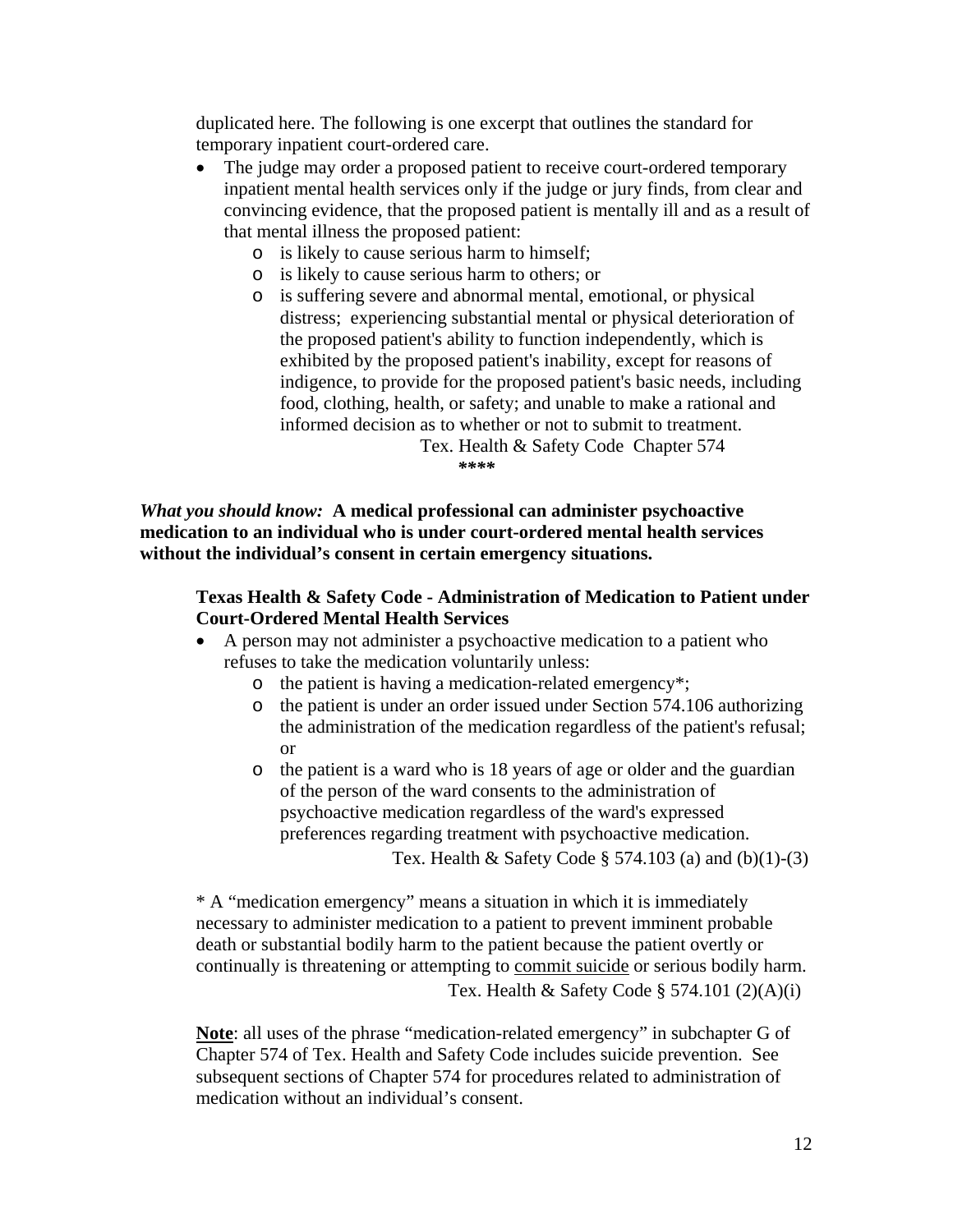## **Effect of Suicide Attempt on a Declaration for Mental Health Treatment**

*What you should know:* **Medical personnel can disregard an individual's Declaration for Mental Health Treatment in emergency situations in order to prevent the individual from committing suicide.** 

### **Texas law: Texas Civil Practice & Remedies Code - Disregard of Declaration for Mental Health Treatment.**

- A physician or other health care provider may subject the principal to mental health treatment in a manner contrary to the principal's wishes as expressed in a declaration for mental health treatment only:
	- o if the principal is under an order for temporary or extended mental health services under Section 574.034 or 574.035, Health and Safety Code, and treatment is authorized in compliance with Section 574.106, Health and Safety Code; or
	- o in case of an emergency\* when the principal's instructions have not been effective in reducing the severity of the behavior that has caused the emergency.
- A declaration for mental health treatment does not limit any authority provided by Chapter 573 or 574, Health and Safety Code:
	- o to take a person into custody; or
	- o to admit or retain a person in a mental health treatment facility.
- This section does not apply to the use of electroconvulsive treatment or other convulsive treatment.

Tex. Civil Practice & Remedies Code Sec. 137.008.

\*"Emergency" means a situation in which it is immediately necessary to treat a patient to prevent:

- probable imminent death or serious bodily injury to the patient because the patient:
	- o overtly or continually is threatening or attempting to commit suicide or serious bodily injury to the patient; or
	- o is behaving in a manner that indicates that the patient is unable to satisfy the patient's need for nourishment, essential medical care, or self-protection; or
	- imminent physical or emotional harm to another because of threats, attempts, or other acts of the patient.

Tex. Civil Practice & Remedies Code § 137.001 (4)

**Note**: Because this section of the law defines "emergency" to include situations where there is an attempt to treat a patient to prevent death by suicide, all uses of the word "emergency" in Tex. Civil Practice & Remedies Code Chapter 137 would include suicide prevention.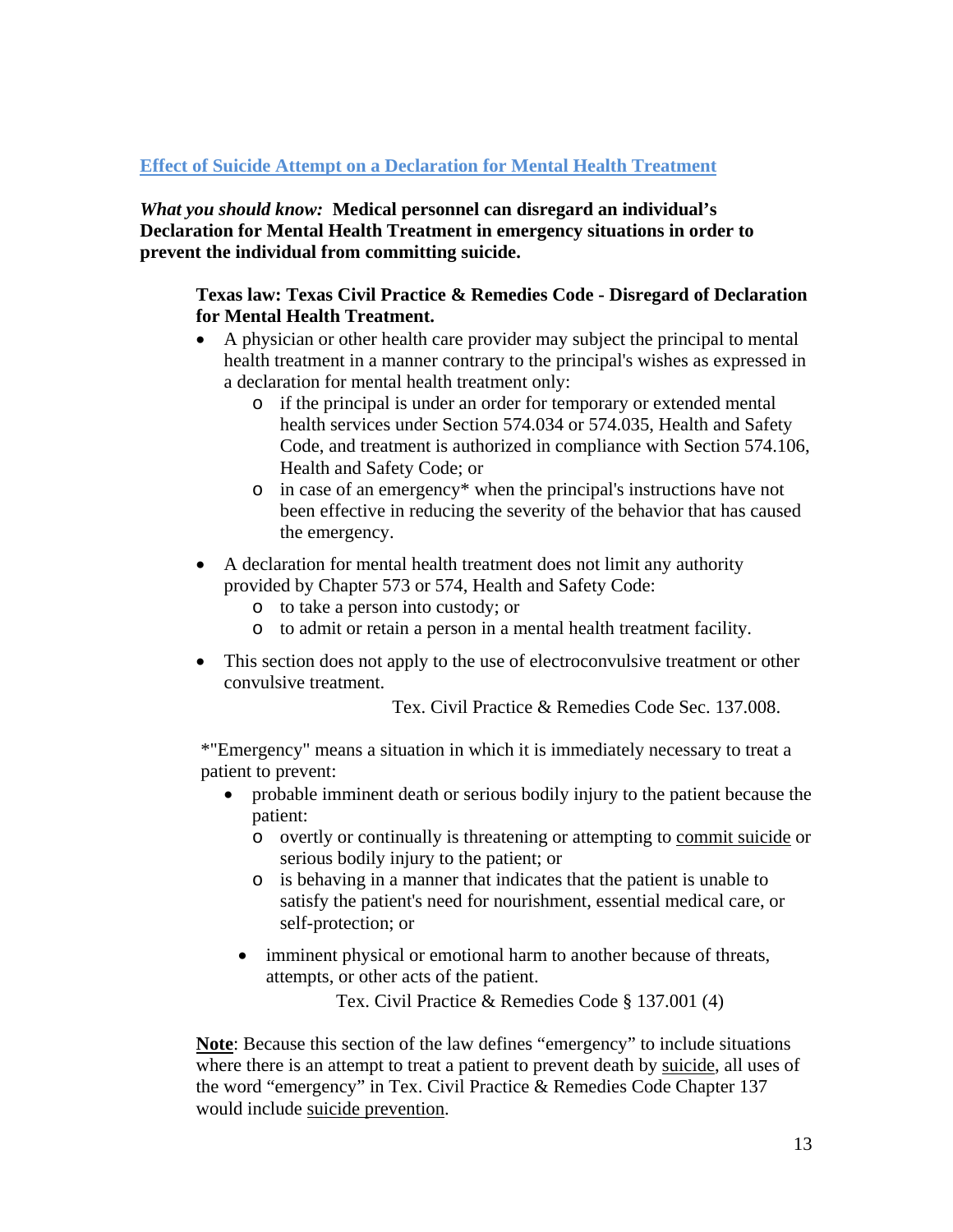**Effect on Employment for Person Convicted of the Offense of Aiding a Suicide**

*What you should know:* **A person who has been convicted of aiding a suicide may not be employed in certain state-regulated facilities, such as nursing homes, State Supported Living Centers, assisted living facilities, Home and Community Services Programs, local MHMR center programs, and others.** 

**Texas law: Texas Health & Safety Code - Convictions Barring Employment**  A person for whom the facility is entitled to obtain criminal history record information may not be employed in a facility if the person has been convicted of an offense under Section 22.08, Texas Penal Code (aiding suicide).

Texas Health & Safety Code § 250.006

\*\*\*\*

*What you should know:* **A nurse's license will be suspended if he or she has been convicted of aiding someone's suicide.** 

**Texas law: Texas Occupations Code - Required Suspension, Revocation, or Refusal of License for Certain Offenses** 

The board of nursing shall suspend a nurse's license or refuse to issue a license to an applicant on proof that the nurse or applicant has been initially convicted of aiding suicide under Section 22.08, Penal Code, and the offense was punished as a state jail felony.

Texas Occupations Code § 301.4535 (a)(9)

## **Public Safety/Criminal Justice**

### *What you should know:* **The Texas Youth Commission must train juvenile correctional officers in suicide prevention.**

**Texas Law: Texas Human Resources Code - Juvenile Correctional Officers**

The Texas Youth Commission shall provide each juvenile correctional officer employed by the commission with at least 300 hours of training, which must include on-the-job training, before the officer independently commences the officer's duties at the facility. The training must provide the officer with information and instruction related to the officer's duties, including information and instruction concerning the signs of suicide risks and suicide precautions.

Tex. Human Resources Code § 61.0356 (b)(4)

\*\*\*\*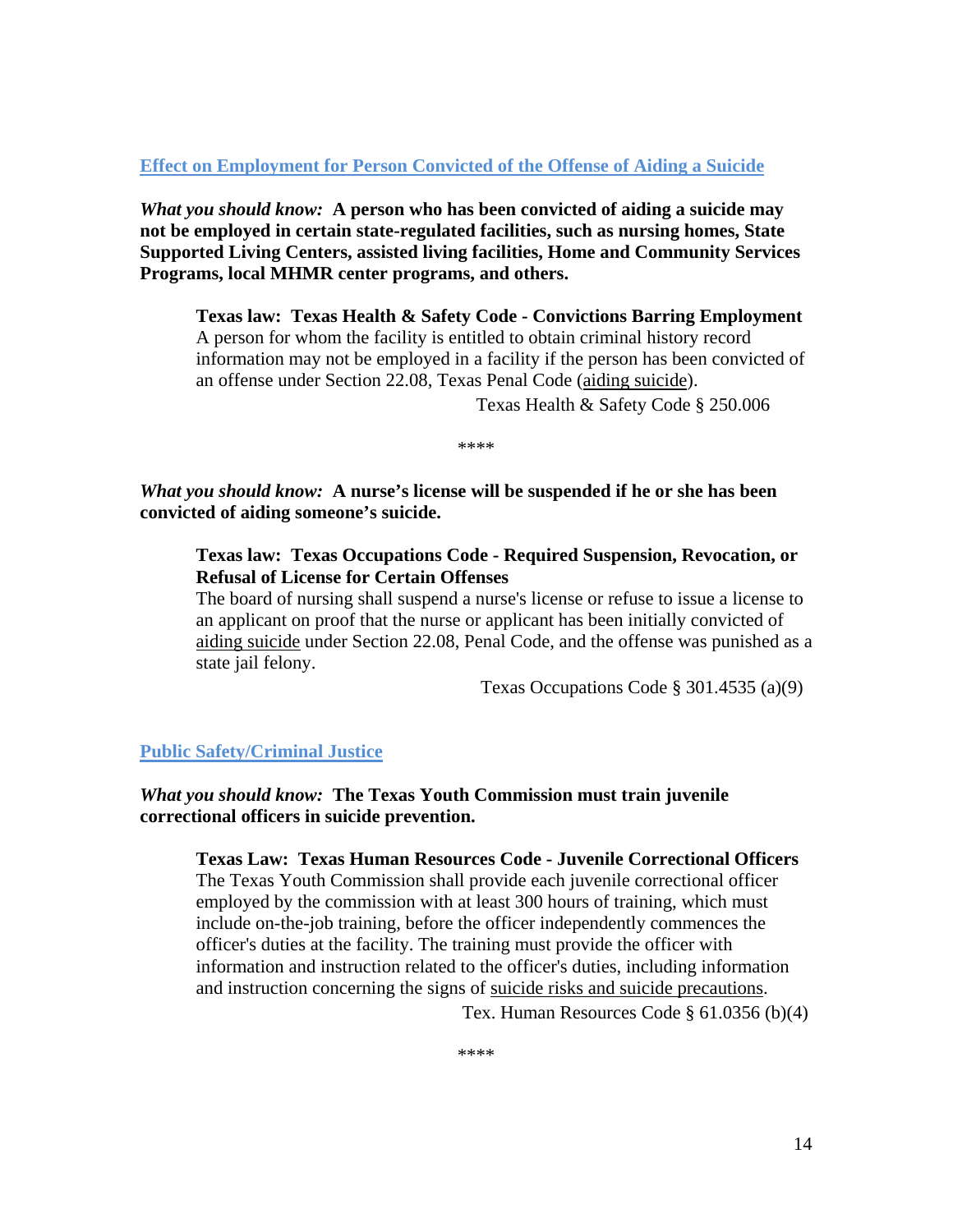*What you should know:* **It is against the law to allow a child under 17 unsupervised access to a loaded firearm.** 

### **Texas Law: Texas Penal Code - Making a Firearm Accessible to a Child**

- A person commits an offense if a child gains access to a readily dischargeable firearm and the person with criminal negligence:
	- o failed to secure the firearm; or
	- o left the firearm in a place to which the person knew or should have known the child would gain access.
- It is an affirmative defense to prosecution under this section that the child's access to the firearm:
	- o was supervised by a person older than 18 years of age and was for hunting, sporting, or other lawful purposes;
	- o consisted of lawful defense by the child of people or property;
	- o was gained by entering property in violation of this code; or
	- o occurred during a time when the actor was engaged in an agricultural enterprise.
- Except as provided by the subsection directly below, an offense under this section is a Class C misdemeanor.
- An offense under this section is a Class A misdemeanor if the child discharges the firearm and causes death or serious bodily injury to himself or another person.
- A peace officer or other person may not arrest the actor before the seventh day after the date on which the offense is committed if:
	- o the actor is a member of the family, as defined by Section 71.003, Family Code, of the child who discharged the firearm; and
	- o the child in discharging the firearm caused the death of or serious injury to the child.
- A dealer of firearms shall post in a conspicuous position on the premises where the dealer conducts business a sign that contains the following warning in block letters not less than one inch in height:

"IT IS UNLAWFUL TO STORE, TRANSPORT, OR ABANDON AN UNSECURED FIREARM IN A PLACE WHERE CHILDREN ARE LIKELY TO BE AND CAN OBTAIN ACCESS TO THE FIREARM."

Texas Penal Code § 46.13

\*\*\*\*

*What you should know:* **City or county jails may not be required to install fire sprinklers in jail facilities if a sheriff believes the sprinkler head might be used by an inmate in an attempt to commit suicide.** 

## **Texas law: Texas Government Code - Fire Sprinkler Head Inspection**

 On the request of a sheriff, the Commission on Jail Standards shall inspect a facility to determine whether there are areas in the facility in which fire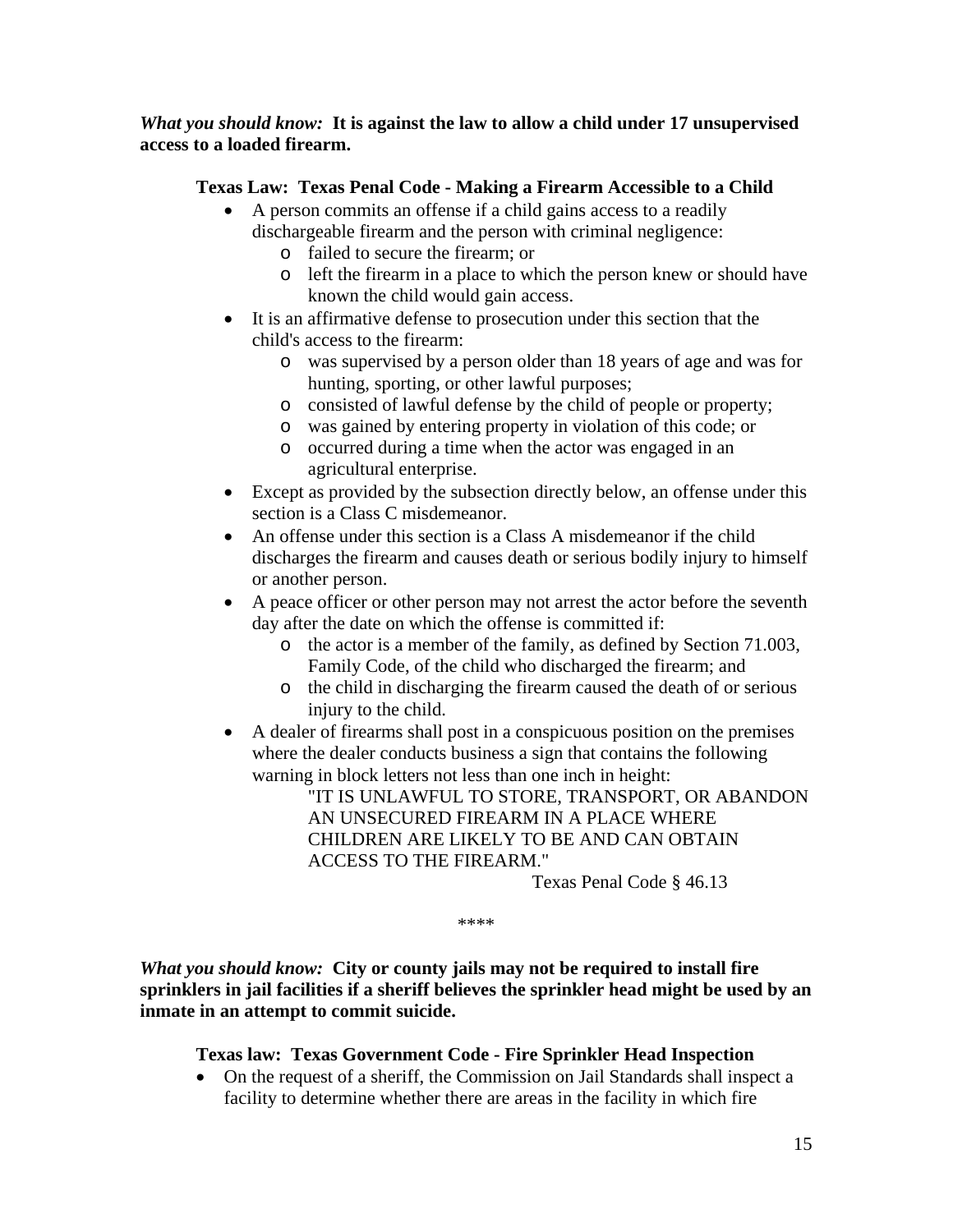sprinkler heads should not be placed as a fire prevention measure. In making a decision under this section, the commission shall consider:

- o the numbers and types of inmates having access to the area;
- o the likelihood that an inmate will attempt to vandalize the fire sprinkler system or commit suicide by hanging from a sprinkler head; and
- o the suitability of other types of fire prevention and smoke dispersal devices available for use in the area.
- If the commission determines that fire sprinkler heads should not be placed in a particular area within a facility, neither a county fire marshal nor a municipal officer charged with enforcing ordinances related to fire safety may require the sheriff to install sprinkler heads in that area.

Tex. Government Code § 511.0097

\*\*\*\*

### *What you should know:* **A person won't be found guilty of certain crimes if the person was using force to prevent another person from committing suicide.**

#### **Texas law: Texas Penal Code - Protection of Life or Health**

- A person is justified in using force, but not deadly force, against another when and to the degree he reasonably believes the force is immediately necessary to prevent the other from committing suicide or inflicting serious bodily injury to himself.
- A person is justified in using both force and deadly force against another when and to the degree he reasonably believes the force or deadly force is immediately necessary to preserve the other's life in an emergency.

Texas Penal Code § 9.34

\*\*\*\*

#### *What you should know:* **It is against the law to aid or attempt to aid another person in committing suicide.**

#### **Texas law: Texas Penal Code - Aiding Suicide**

- A person commits an offense if, with intent to promote or assist the commission of suicide by another, he aids or attempts to aid the other to commit or attempt to commit suicide.
- An offense under this section is a Class C misdemeanor unless the actor's conduct causes suicide or attempted suicide that results in serious bodily injury, in which event the offense is a state jail felony.

Tex. Penal Code  $\S$  22.08 (a) and (b)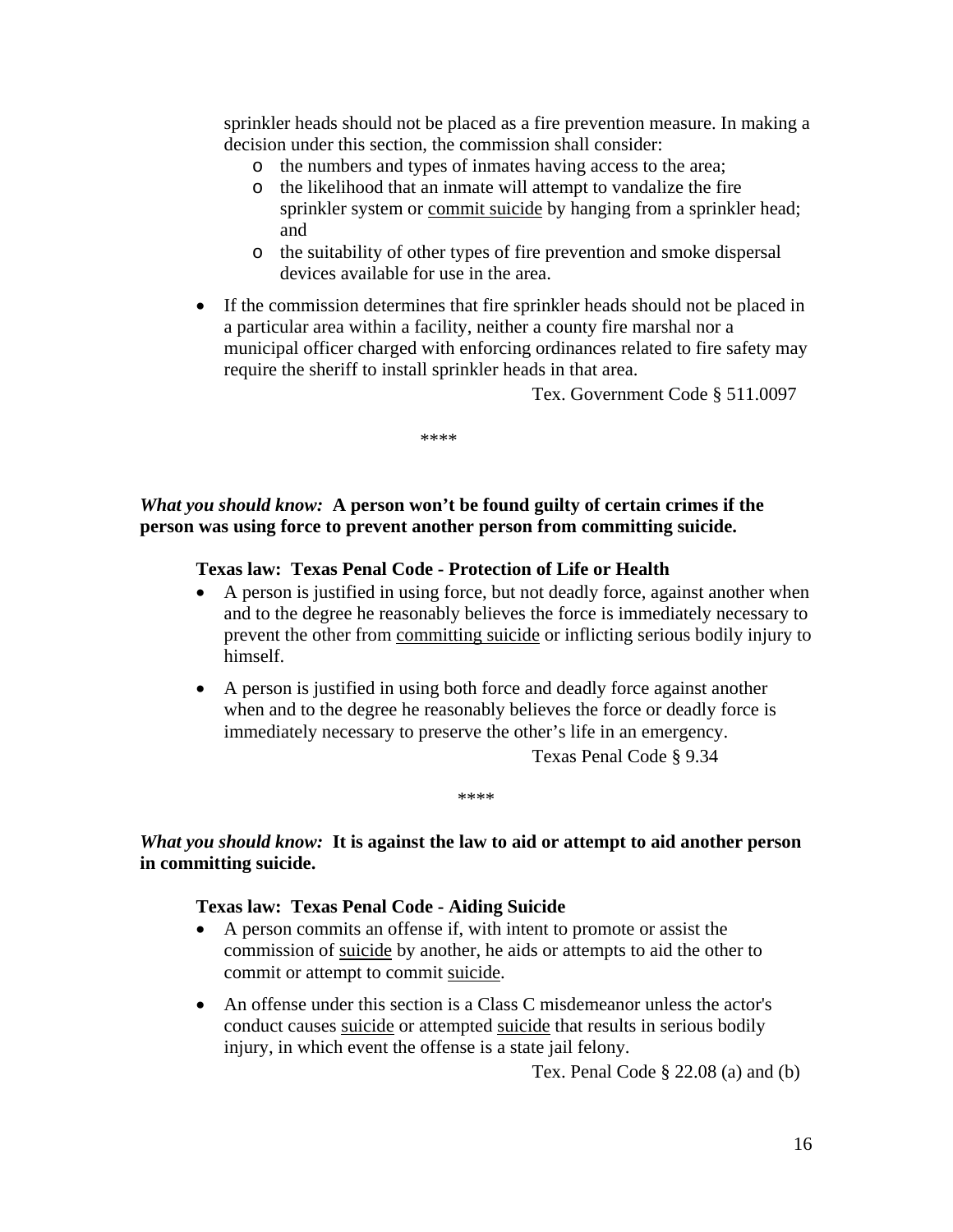### **Reports and Data**

*What you should know:* **The state Inspector General must report annually to a number of state executive and legislative officials the number of investigations in State Supported Living Centers (formerly called "State Schools") that involve the suicide of a resident** 

**Texas law: Texas Health & Safety Code - Annual Status Report** The inspector general shall prepare an annual status report of the inspector general's activities, which must include information that is aggregated and disaggregated by individual center regarding the number of investigations conducted that involve the suicide, death, or hospitalization of an alleged victim. Tex. Health & Safety Code  $\S$  555.103 (a) and (b)(4)

\*\*\*\*

*What you should know:* **The Inspector General of the Texas Youth Commission (TYC) must report regularly to a number of state executive and legislative officials certain information, including the number of investigations they have conducted in TYC facilities that involve a youth's suicide.** 

#### **Texas law: Texas Human Resources Code - Office of Inspector General**

- The chief inspector general shall on a quarterly basis prepare and deliver a report concerning the operations of the office of inspector general.
- A report prepared under this section is public information under Chapter 552, Government Code (i.e.," Open Records"), to the extent authorized under that chapter and other law, and the commission shall publish the report on the commission's Internet website. A report must be both aggregated and disaggregated by individual facility and include information relating to:
	- o the number of investigations conducted concerning suicides, deaths, and hospitalizations of children in the custody of the commission.

Tex. Human Resources Code  $\S$  61.0451 (g) and (h)(3)

**\*\*\*\*** 

*What you should know:* **Certain entities or agencies may share information about suicides with each other and release data for suicide prevention purposes.** 

#### **Texas law: Texas Health & Safety Code - Memorandum of Understanding on Suicide Data**

 In this section, "authorized entity" means a medical examiner, a local registrar, a local health authority, a local mental health authority, a community mental health center, a mental health center that acts as a collection agent for the suicide data reported by community mental health centers, or any other political subdivision of this state.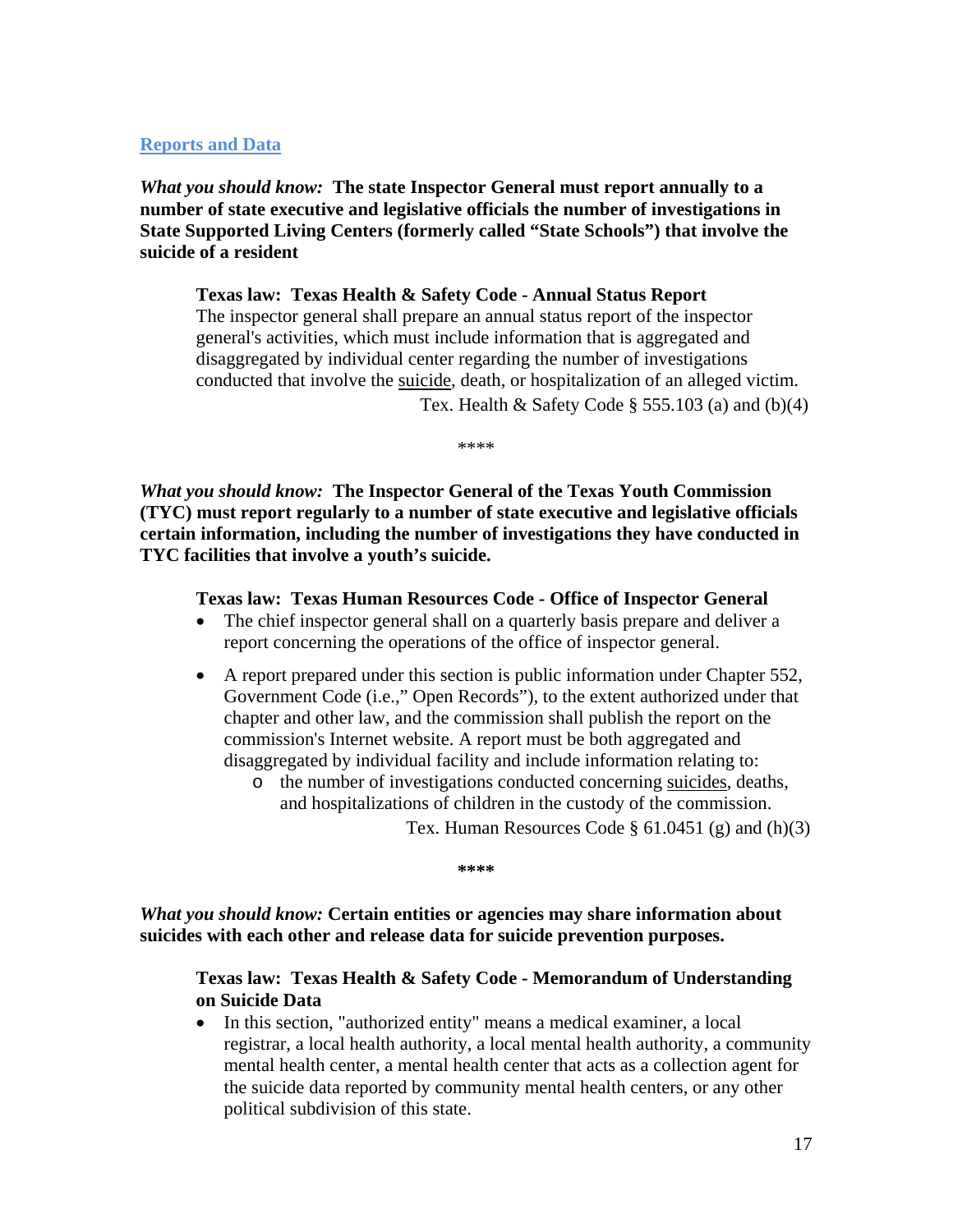- An authorized entity may enter into a memorandum of understanding with another authorized entity to share suicide data that does not name a deceased individual. The shared data may include:
	- o the deceased individual's date of birth, race or national origin, gender, and zip code of residence;
	- o any school or college the deceased individual was attending at the time of death;
	- o the suicide method used by the deceased individual;
	- o the deceased individual's status as a veteran or member of the armed services: and
	- o the date of the deceased individual's death.
- The suicide data an authorized entity receives or provides under the above provisions is not confidential.
- An authorized entity that receives suicide data under a memorandum of understanding authorized by this section may periodically release suicide data that does not name a deceased individual to an agency or organization with recognized expertise in suicide prevention. The agency or organization may use suicide data received by the agency or organization under this subsection only for suicide prevention purposes.
- An authorized entity or an employee or agent of an authorized entity is not civilly or criminally liable for receiving or providing suicide data that does not name a deceased individual and that may be shared under a memorandum of understanding authorized by this section.
- This section does not prohibit the sharing of data as authorized by other law. Texas Health & Safety Code § 193.011

\*\*\*\*

*What you should know:* **The law authorizes Texas counties to establish "fatality review teams" to investigate unexpected deaths, which include deaths by suicide, and to use the information gathered from the investigations to engage in activities to prevent such deaths in the future – including "advising the legislature, appropriate state agencies, and local law enforcement agencies on changes to law, policy, or practice that will reduce the number of unexpected deaths."** 

## **Texas law: Texas Health & Safety Code - Definitions**

"Unexpected death" includes a death of an adult that before investigation appears:

- to have occurred without anticipation or forewarning; and
- to have been caused by suicide, family violence, or abuse.

**Note**: Because the definition of "unexpected death" includes suicide, all uses of the phrase "unexpected death" in this section of the Code, below, also include suicide.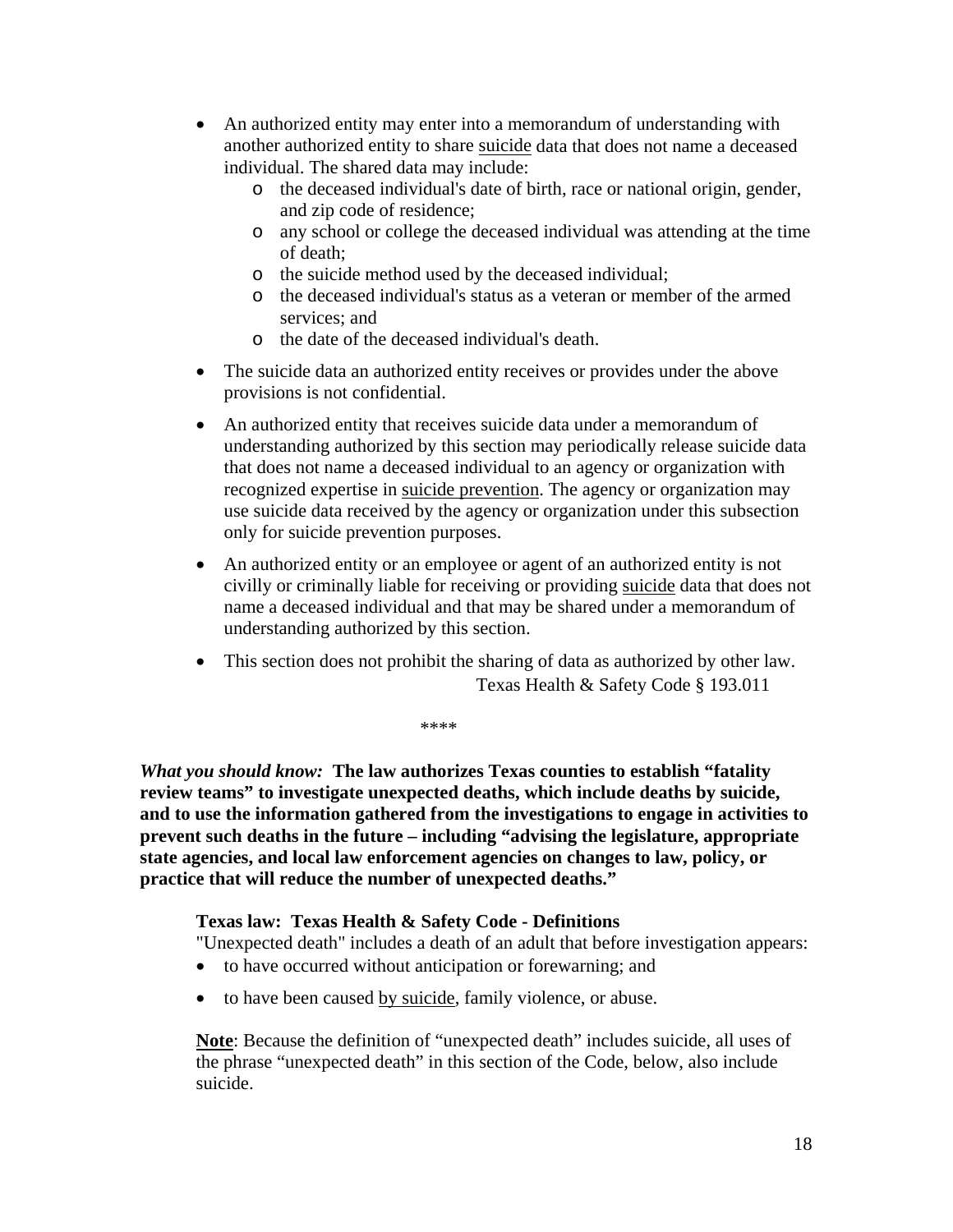### **Establishment of Review Team**

- A multidisciplinary and multiagency unexpected fatality review team may be established for a county to conduct reviews of unexpected deaths that occur within the county. A review team for a county with a population of less than 50,000 may join with an adjacent county or counties to establish a combined review team.
- The commissioners' court of a county may oversee the activities of the review team or may designate a county department to oversee those activities. The commissioner's court may designate a nonprofit agency or a political subdivision of the state involved in the support or treatment of victims of family violence, abuse, or suicide to oversee the activities of the review team if the governing body of the nonprofit agency or political subdivision concurs.
- Members selected under this section should have experience in abuse, neglect, suicide, family violence, or elder abuse.

### **Purpose and Powers of Review Team**

- The purpose of a review team is to decrease the incidence of preventable adult deaths by:
	- o promoting cooperation, communication, and coordination among agencies involved in responding to unexpected deaths;
	- o developing an understanding of the causes and incidence of unexpected deaths in the county or counties in which the review team is located; and
	- o advising the legislature, appropriate state agencies, and local law enforcement agencies on changes to law, policy, or practice that will reduce the number of unexpected deaths.
- To achieve its purpose [to decrease the incidence of preventable adult deaths], a review team shall:
	- o meet on a regular basis to review fatality cases suspected to have resulted from suicide, family violence, or abuse and recommend methods to improve coordination of services and investigations between agencies that are represented on the team.

#### **Duties of Presiding Officer**

The presiding officer of a review team may send notices to the review team members of a meeting to review a fatality involving suspected suicide, family violence, or abuse.

#### **Access to Information**

- A review team may request information and records regarding adult deaths resulting from suicide, family violence, or abuse as necessary to carry out the review team's purpose and duties. Records and information that may be requested under this section include:
	- o medical, dental, and mental health care information; and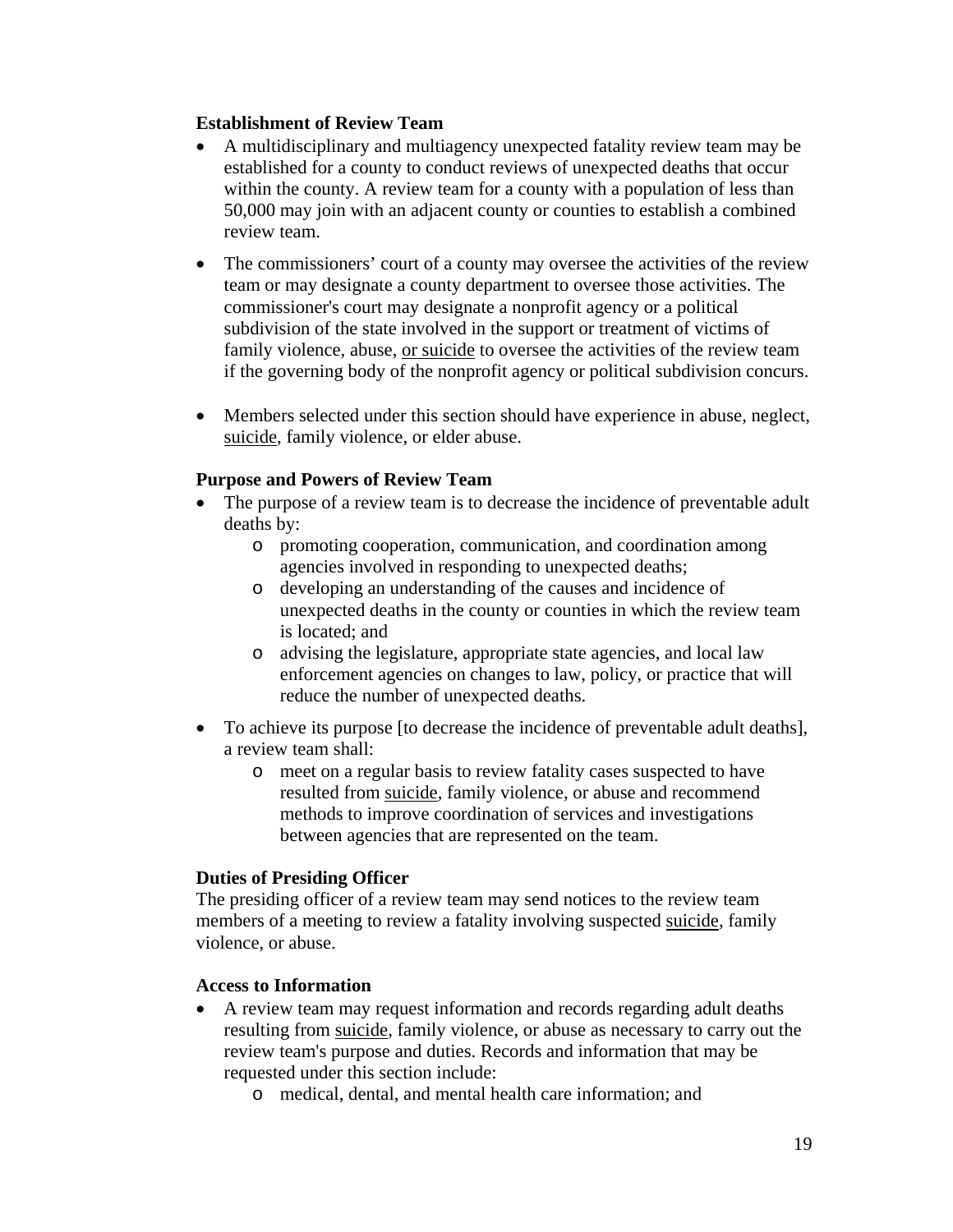- o information and records maintained by any state or local government agency, including:
	- o a birth certificate;
	- o law enforcement investigative data;
	- o medical examiner investigative data;
	- o juvenile court records;
	- o parole and probation information and records; and
	- o adult protective services information and records.

#### **Meeting of Review Team**

This section does not prohibit a review team from requesting the attendance at a closed meeting of a person who is not a member of the review team and who has information regarding a fatality resulting from suicide, family violence, or abuse.

#### **Report of Unexpected Fatality**

A person, including a health care provider, who knows of the death of an adult that resulted from, or that occurred under circumstances indicating death may have resulted from suicide, family violence, or abuse shall immediately report the death to the medical examiner of the county in which the death occurred or, if the death occurred in a county that does not have a medical examiner's office or that is not part of a medical examiner's district, to a justice of the peace in that county.

### **Procedure in the Event of Reportable Death**

- A medical examiner or justice of the peace notified of a death under the above provision may hold an inquest under Chapter 49, Code of Criminal Procedure, to determine whether the death was caused by suicide, family violence, or abuse.
- Without regard to whether an inquest is held, the medical examiner or justice of the peace shall immediately notify the county or entity designated by the commissioner's court of:
	- o each notification of death received under Section 672.012 (report of unexpected fatality);
	- o each death found to be caused by suicide, family violence, or abuse; or
	- o each death that may be a result of suicide, family violence, or abuse, without regard to whether the suspected suicide, family violence, or abuse is determined to be a sole or contributing cause and without regard to whether the cause of death is conclusively determined.

Tex. Health & Safety Code Chapter 672

\*\*\*\*

*What you should know:* **A medical examiner's office must hold an inquest into the death of a person who dies in the county if the person commits suicide or the circumstances of the death indicate that the death may have been caused by suicide, and the death certificate must state if the cause of death was suicide.**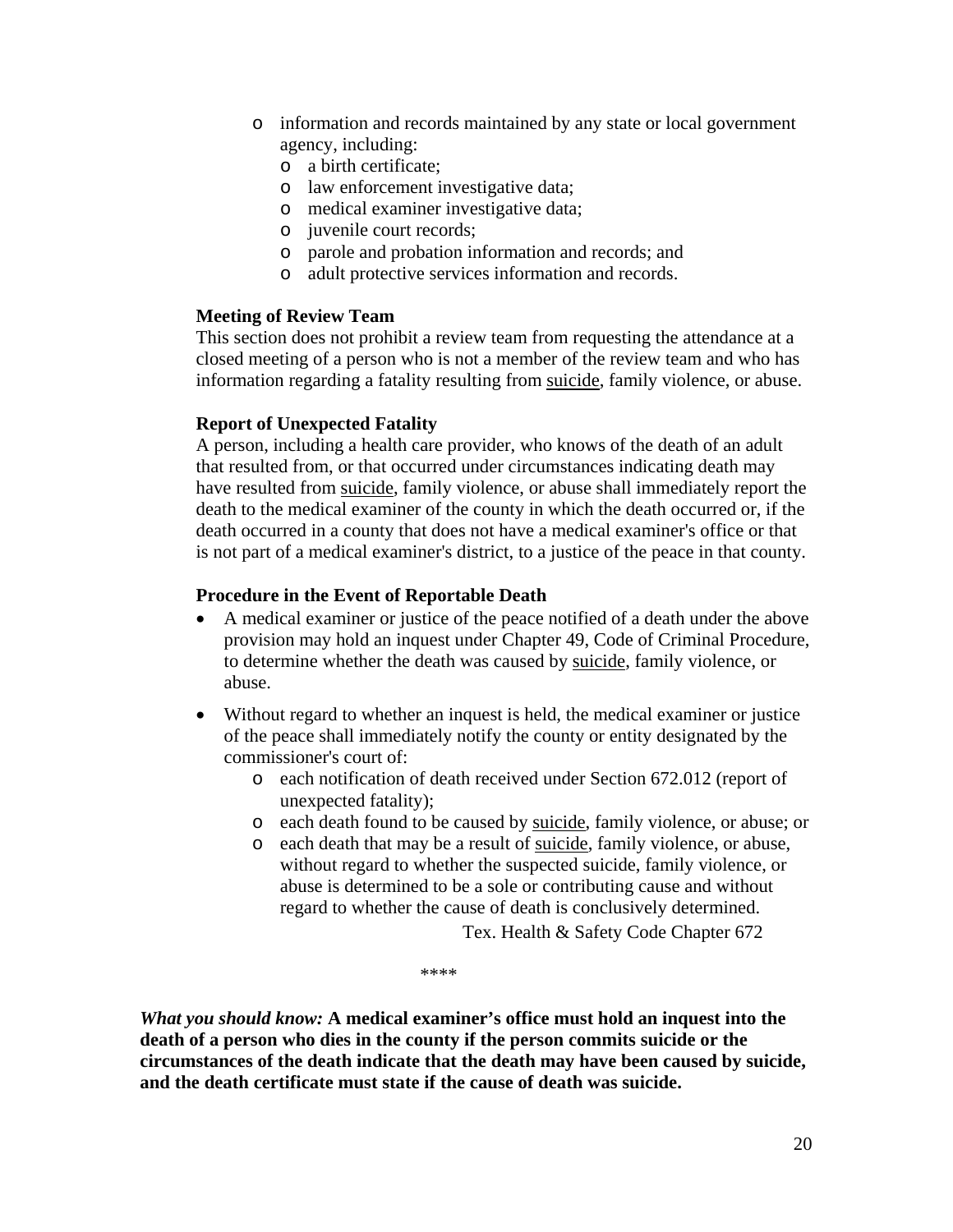### **Texas law: Texas Code of Criminal Procedure - Medical Examiners/Death Investigations**

Any medical examiner, or his duly authorized deputy, shall be authorized, and it shall be his duty, to hold inquests with or without a jury within his county when any person commits suicide, or the circumstances of his death are such as to lead to suspicion that he committed suicide.

Tex. Code of Criminal Procedure Art. 49.25 Sec. 6 (a)(5)

\*\*\*\*

*What you should know:* **In counties that do not have a medical examiner, a justice of the peace shall conduct an inquest into the death of a person who dies in the county if the person commits suicide or the circumstances of the death indicate that the death may have been caused by suicide** 

### **Texas law: Texas Code of Criminal Procedure - Deaths Requiring an Inquest**

A justice of the peace shall conduct an inquest into the death of a person who dies in the county served by the justice if the person commits suicide or the circumstances of the death indicate that the death may have been caused by suicide.

Tex. Code of Criminal Procedure Art. 49.04 (a)(5)

#### **Texas law: Texas Health & Safety Code - Personal Information**

A person conducting an inquest required by Chapter 49, Code of Criminal Procedure, shall complete the medical certification not later than five days after receiving the death or fetal death certificate; and state on the medical certification the disease that caused the death or, if the death was from external causes, the means of death and whether the death was probably accidental, suicidal, or homicidal, and any other information required by the state registrar to properly classify the death.

Tex. Health & Safety Code  $\S 193.005(e)(1)$  and (2)

#### **Public Safety Emergency Response Systems**

*What you should know:* **9-1-1 systems may be used to transmit requests for suicide prevention services.** 

#### **Texas law: Texas Health & Safety Code - Transmitting Requests for Emergency Aid**

A 9-1-1 system must be capable of transmitting requests for fire-fighting, law enforcement, ambulance, and medical services to a public safety agency or agencies that provide the requested service at the place from which the call originates. A 9-1-1 system may also provide for transmitting requests for other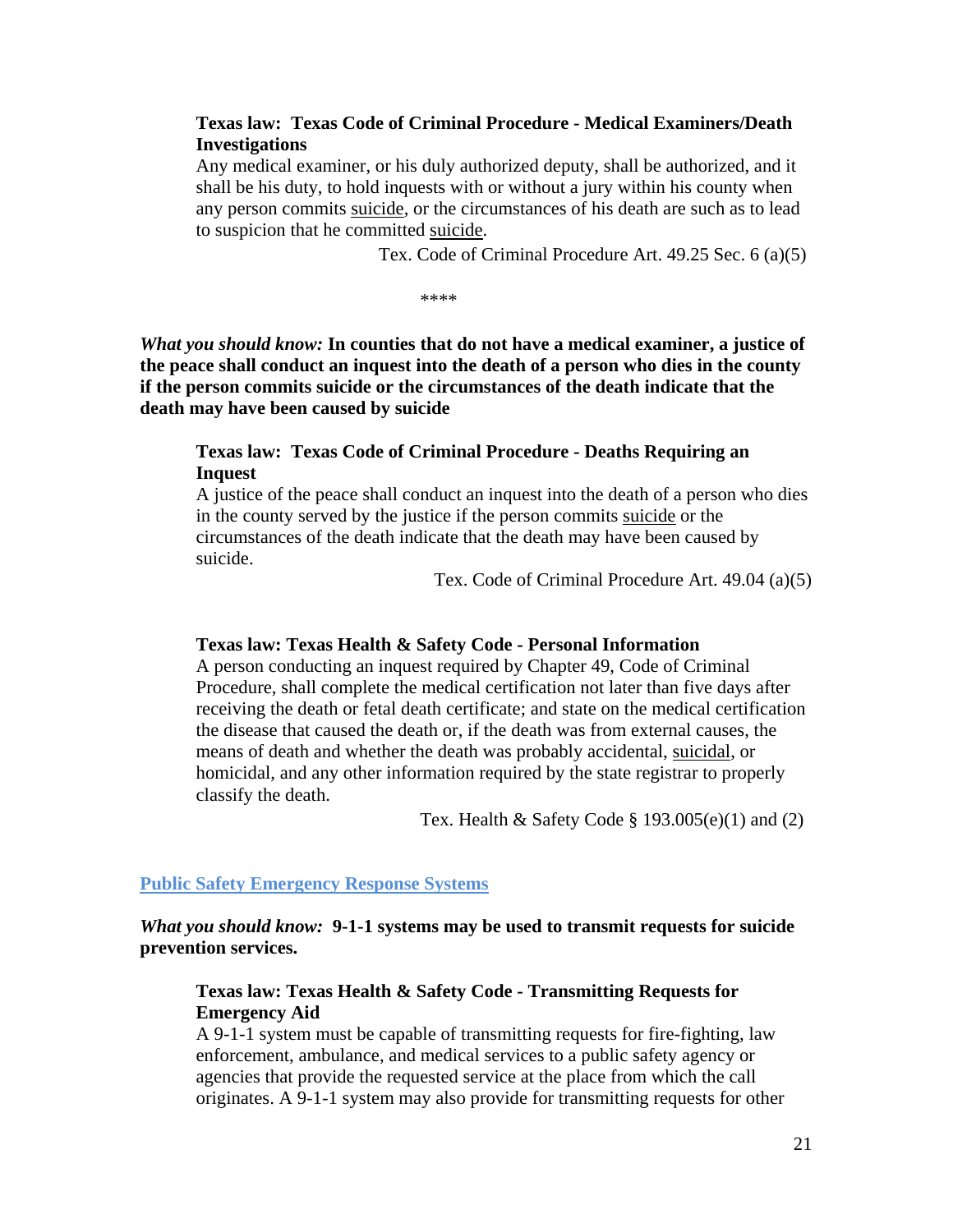emergency services, such as poison control, suicide prevention, and civil defense, with the approval of the board and the consent of the participating jurisdiction.

Tex. Health & Safety Code § 772.112, .212, and .312

### **Effect of Suicide in a Civil Action or Lawsuit**

*What you should know:* **A defendant in a civil lawsuit may be not liable for damages in the lawsuit in certain situations if the person suing (i.e., the plaintiff) was committing or attempting to commit suicide and suicide (or the attempt) caused the damages/injury.** 

### **Texas law: Texas Civil Practice & Remedies Code - Assumption of the Risk: Affirmative Defense**

It is an affirmative defense to a civil action for damages for personal injury or death that the plaintiff, at the time the cause of action arose, was:

- committing a felony, for which the plaintiff has been finally convicted, that was the sole cause of the damages sustained by the plaintiff; or
- committing or attempting to commit suicide, and the plaintiff's conduct in committing or attempting to commit suicide was the sole cause of the damages sustained; provided, however, if the suicide or attempted suicide was caused in whole or in part by a failure on the part of any defendant to comply with an applicable legal standard, then such suicide or attempted suicide shall not be a defense.

**Note**: The above does not apply in any action brought by an employee, or the surviving beneficiaries of an employee, under the Worker's Compensation Law of Texas, or in an action against an insurer based on a contract of insurance, a statute, or common law. In an action to which it does apply, this section of the law will prevail over any other law.

Tex. Civil Practice & Remedies Code § 93.001

## **Effect of Suicide on Property Transactions**

*What you should know:* **A real estate broker or salesperson does not have to reveal information about whether any person who lived on the property they are brokering committed suicide.** 

## **Texas law: Texas Occupations Code - Disclosure of Certain Information Relating to Occupants**

A license holder is not required to inquire about, disclose, or release information relating to whether:

 a previous or current occupant of real property had, may have had, has, or may have AIDS, an HIV-related illness, or an HIV infection as defined by the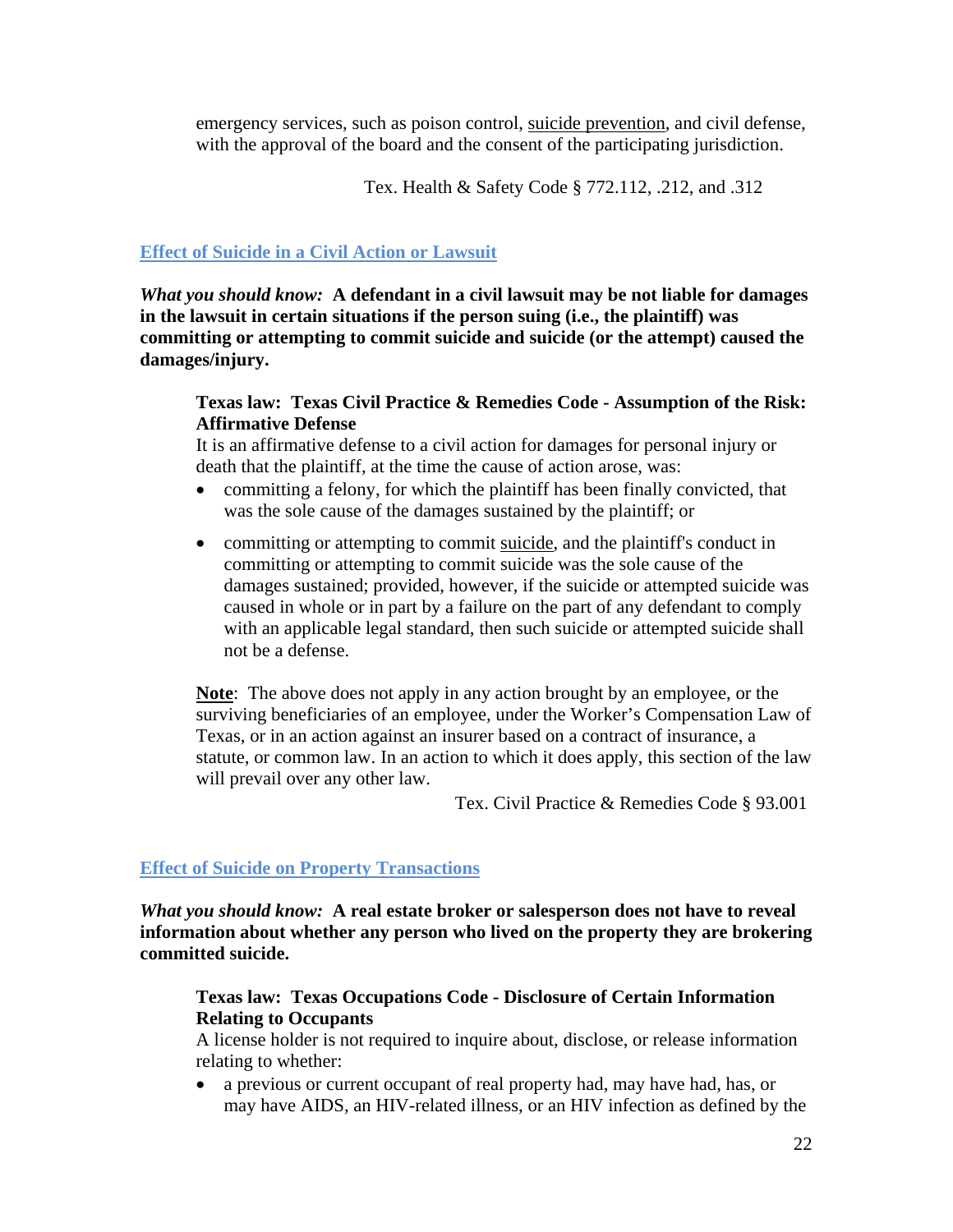Centers for Disease Control and Prevention of the United States Public Health Service; or

• a death occurred on a property by natural causes, suicide, or accident unrelated to the condition of the property.

Tex. Occupations Code § 1101.556

\*\*\*\*

*What you should know:* **A person attempting to sell property does not have to reveal information about whether any person who lived on the property they are brokering committed suicide.** 

**Texas law: Texas Property Code - Seller's Disclosure of Property Condition** A seller or seller's agent shall have no duty to make a disclosure or release information related to whether a death by natural causes, suicide, or accident unrelated to the condition of the property occurred on the property or whether a previous occupant had, may have had, has, or may have AIDS, HIV-related illnesses, or HIV infection.

Tex. Property Code § 5.008 (c)

*This publication was developed [in part] under a grant number SM059174 from the Substance Abuse and Mental Health Services Administration (SAMHSA), U.S. Department of Health and Human Services (HHS). The views, policies, and opinions expressed are those of the authors and do not necessarily reflect those of SAMHSA or HHS.* 

> *www.TexasSuicidePrevention.org 2011*

#### **ADDENDUM TO SUICIDE PREVENTION STATUTES**

#### **Texas Suicide Prevention Week**

### **Sunday through Saturday surrounding World Suicide Prevention Day, September 10, each year**

#### CONCURRENT RESOLUTION

WHEREAS, Suicide is a major preventable cause of premature death in the State of Texas; and

WHEREAS, According to the latest available figures, approximately 30 Texans attempt suicide every day, and on average, 6 attempts are completed; death by one's own